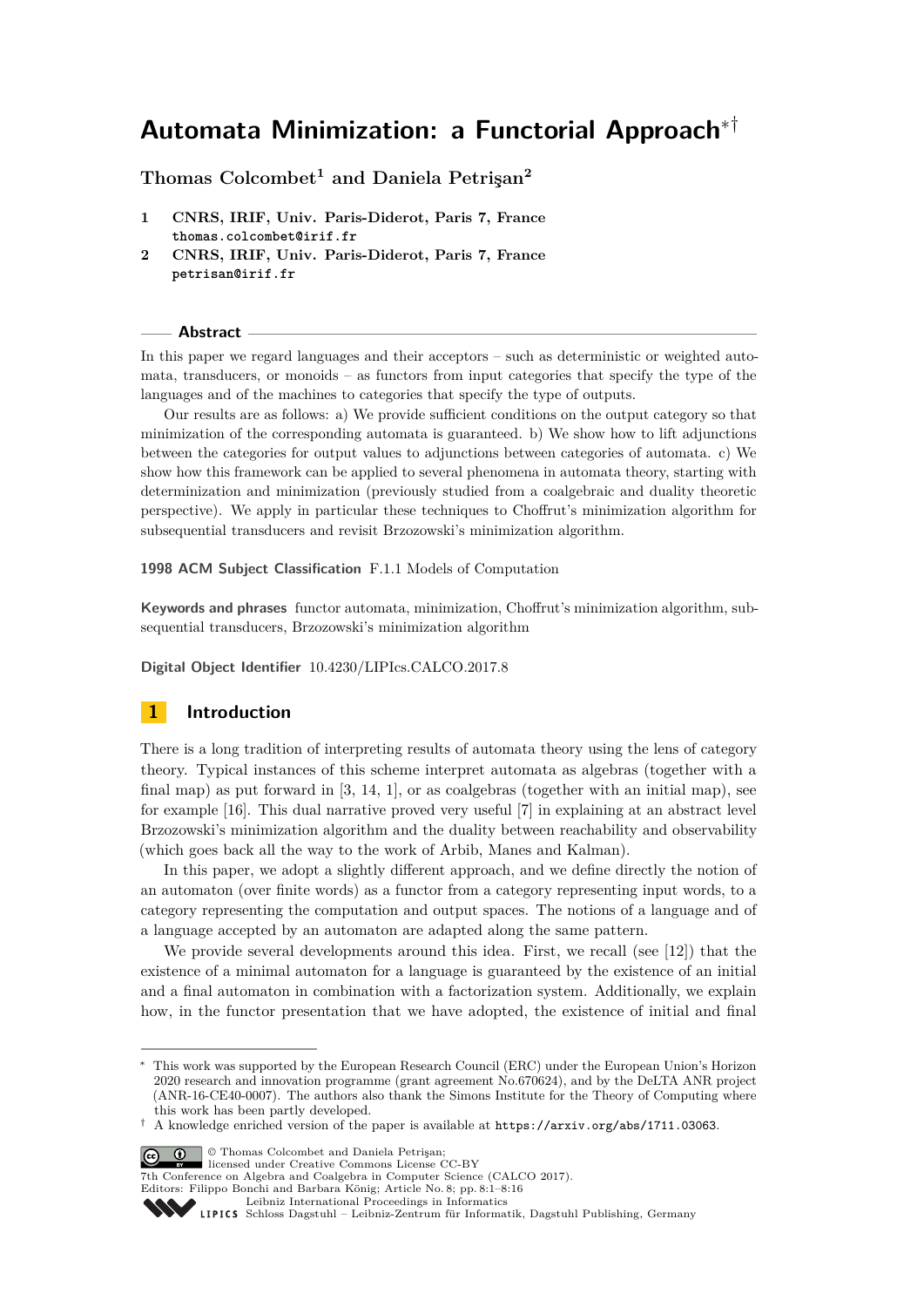### **8:2 Automata Minimization: a Functorial Approach**

automata for a language can be phrased in terms of Kan extensions. We also show how adjunctions between categories can be lifted to the level of automata for a language in these categories (Lemma [8\)](#page-6-0). This lifting accounts for several constructions in automata theory, determinization to start with. We then use this framework in the explanation of two well-known constructions in automata theory.

The most involved contribution (Theorem [12\)](#page-8-0) is to rephrase the minimization result of Choffrut for subsequential transducers in this framework. We do this by instantiating the category of outputs with the Kleisli category for the monad  $TX = B^* \times X + 1$ , where *B* is the output alphabet of the transducers. In this case, despite the lack of completeness of the ambient category, one can still prove the existence of an initial and final automaton, as well as, surprisingly, of a factorization system.

The second concrete application is a proof of correctness of Brzozowski's minimization algorithm. Indeed, determinization of automata can be understood as lifting the Kleisli adjunction between the categories Rel (of sets and relations) and Set (of sets and functions); and reversing a nondeterministic automaton can be understood as lifting the self-duality of Rel. In Section [5](#page-12-0) we show how Brzozowski's minimization algorithm can be explained by combining several liftings of adjunctions, and in particular as lifting the adjunction between Set and its opposite category  $\mathsf{Set}^{op}$ , thus recovering results from [\[7\]](#page-15-2).

**Related work.** Many of the constructions outlined here have already been explained from a category-theoretic perspective, using various techniques. For example, the relationship between minimization and duality was subject to numerous papers, see [\[6,](#page-15-5) [7,](#page-15-2) [8\]](#page-15-6) and the references therein. The coalgebraic perspective on minimization was also emphasised in papers such as [\[2,](#page-14-2) [19\]](#page-15-7). Understanding determinization and codeterminization, as well as studying trace semantics via lifting of adjunctions to coalgebras was considered in [\[17,](#page-15-8) [18\]](#page-15-9), and is related to our results from Section [5.2.](#page-13-0) Subsequential transducers were understood coalgebraically in [\[15\]](#page-15-10).

The paper which is closest in spirit to our work is a seemingly forgotten paper [\[4\]](#page-14-3). However, in this work, Bainbridge models the *state space* of the machines as a functor. Left and right Kan extensions are featured in connection with the initial and final automata, but in a slightly different setting. Lemma [8,](#page-6-0) which albeit technically simple, has surprisingly many applications, builds directly on his work.

### **2 Languages and Automata as Functors**

In this section, we introduce the notion of automata via functors, which is the common denominator of the different contributions of the paper. We introduce this definition starting from the special case of classical deterministic automata.

In the standard definition, a deterministic automaton is a tuple:

 $\langle Q, A, q_0, F, \delta \rangle$ 

where  $Q$  is a set of states,  $A$  is an alphabet (not necessarily finite),  $q_0 \in Q$  is the initial state,  $F \subseteq Q$  is the set of final states, and  $\delta_a: Q \to Q$  is the transition map for all letters  $a \in A$ . The semantics of an automaton is given by defining what is a run over an input word  $u \in A^*$ , and whether it is accepting or not. Given a word  $e = a_1 \ldots a_n$ , the automaton accepts the word if  $\delta_{a_n} \circ \cdots \circ \delta_{a_1}(q_0) \in F$ , and otherwise rejects it.

If we see  $q_0$  as a map *init* from the one element set  $1 = \{0\}$  to  $Q$ , that maps 0 to  $q_0$ , and *F* as a map *final* from *Q* to the set  $2 = \{0, 1\}$ , where 1 means 'accept' and 0 means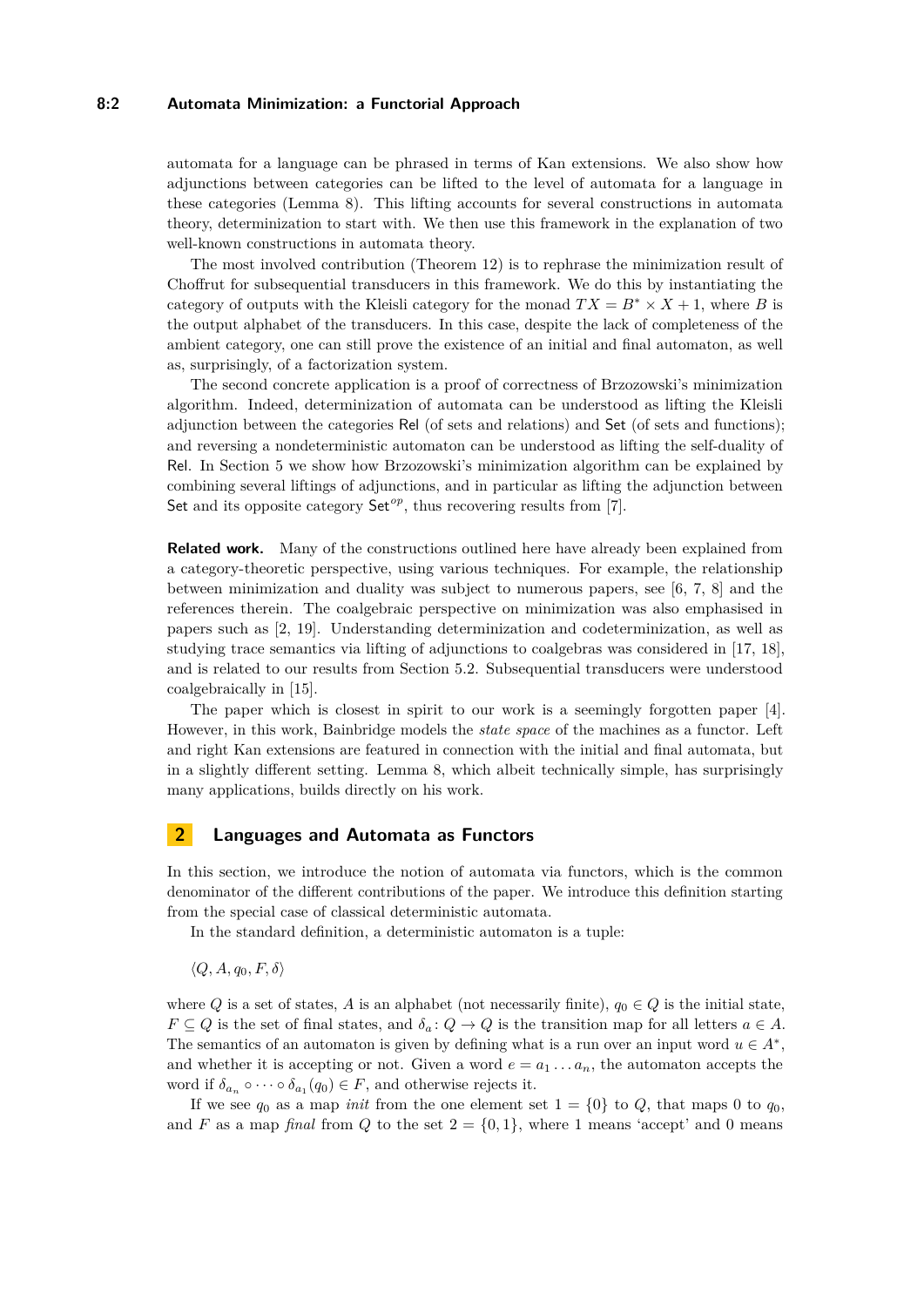#### **T. Colcombet and D. Petrişan 8:3**

'reject', then the semantics of the automaton is to associate to each word  $u = a_1 \dots a_n$  the map from 1 to 2 defined as  $\text{final} \circ \delta_{a_n} \circ \cdots \circ \delta_{a_1} \circ \text{init.}$  If this map is (constant equal to) 1, this means that the word is accepted, and otherwise it is rejected.

Pushing this idea further, we can see the semantics of the automaton as a functor from the free category generated by the graph on the right to Set, and more precisely one that sends the object in to 1 and out to 2. In the above category, the arrows from in to out are of the form  $\triangleright w \triangleleft$  for *w* an arbitrary word in  $A^*$ .

$$
\text{in} \xrightarrow{\begin{array}{c}\text{a} \\ \downarrow \\ \text{states} \xrightarrow{\text{a}} \text{out} \end{array}} \text{out}
$$

Furthermore, since a language can be seen as a map from  $A^*$  to  $1 \to 2$ , we can model it as a functor from the full subcategory on objects in and out to the category Set, which maps in to 1 and out to 2.

In this section we fix an arbitrary small category  $\mathcal I$  and a full subcategory  $\mathcal O$ . We denote by *ι* the inclusion functor

 $\mathcal{O} \stackrel{\iota}{\longrightarrow} \mathcal{I}$ .

We think of  $\mathcal I$  as a specification of the inner computations that an automaton can perform. including black box behaviour, not observable from the outside. On the other hand, the full subcategory  $\mathcal O$  specifies the observable behaviour of the automaton, that is, the language it accepts. In this interpretation, a machine/automaton  $A$  is a functor from  $I$  to a category of outputs C, and the "behaviour" or "language" of A is the functor  $\mathcal{L}(\mathcal{A})$  obtained by precomposition with the inclusion  $\mathcal{O} \longrightarrow \mathcal{I}$ . We obtain the following definition:

### ▶ Definition 1 (languages and the categories of automata for them).

A C-language is a functor  $\mathcal{L}: \mathcal{O} \to \mathcal{C}$  and a C-automaton is a functor  $\mathcal{A}: \mathcal{I} \to \mathcal{C}$ . C-automaton A accepts a C-language L when  $A \circ \iota = \mathcal{L}$ ; i.e. the diagram below commutes:

$$
\begin{array}{ccc}\n\mathcal{O} & \xrightarrow{\mathcal{L}} & \mathcal{C} \\
\downarrow \downarrow & \nearrow & \nearrow \\
\mathcal{I} & & \end{array}
$$

We write  $\text{Auto}(\mathcal{L})$  for the subcategory of the functor category  $[\mathcal{I}, \mathcal{C}]$  where

- **1.** objects are  $\mathcal{C}$ -automata that accept  $\mathcal{L}$ .
- **2.** arrows are natural transformations  $\alpha: \mathcal{A} \to \mathcal{B}$  so that the natural transformation obtained by composition with the inclusion functor  $\iota$  is the identity natural transfomation on  $\mathcal{L}$ , that is,  $\alpha \circ \iota = id_{\mathcal{L}}$ .

# **2.1 Minimization of C-automata**

In this section we show that the notion of a minimal automaton is an instance of a more generic notion of minimal object that can be defined in an arbitrary category  $\mathcal K$  whenever there exist an initial object, a final object, and a factorization system  $(\mathcal{E}, \mathcal{M})$ .

Let  $X, Y$  be two objects of  $K$ . We say that:

*X*  $(\mathcal{E}, \mathcal{M})$ -divides *Y* if *X* is an *E*-quotient of an *M*-subobject of *Y*.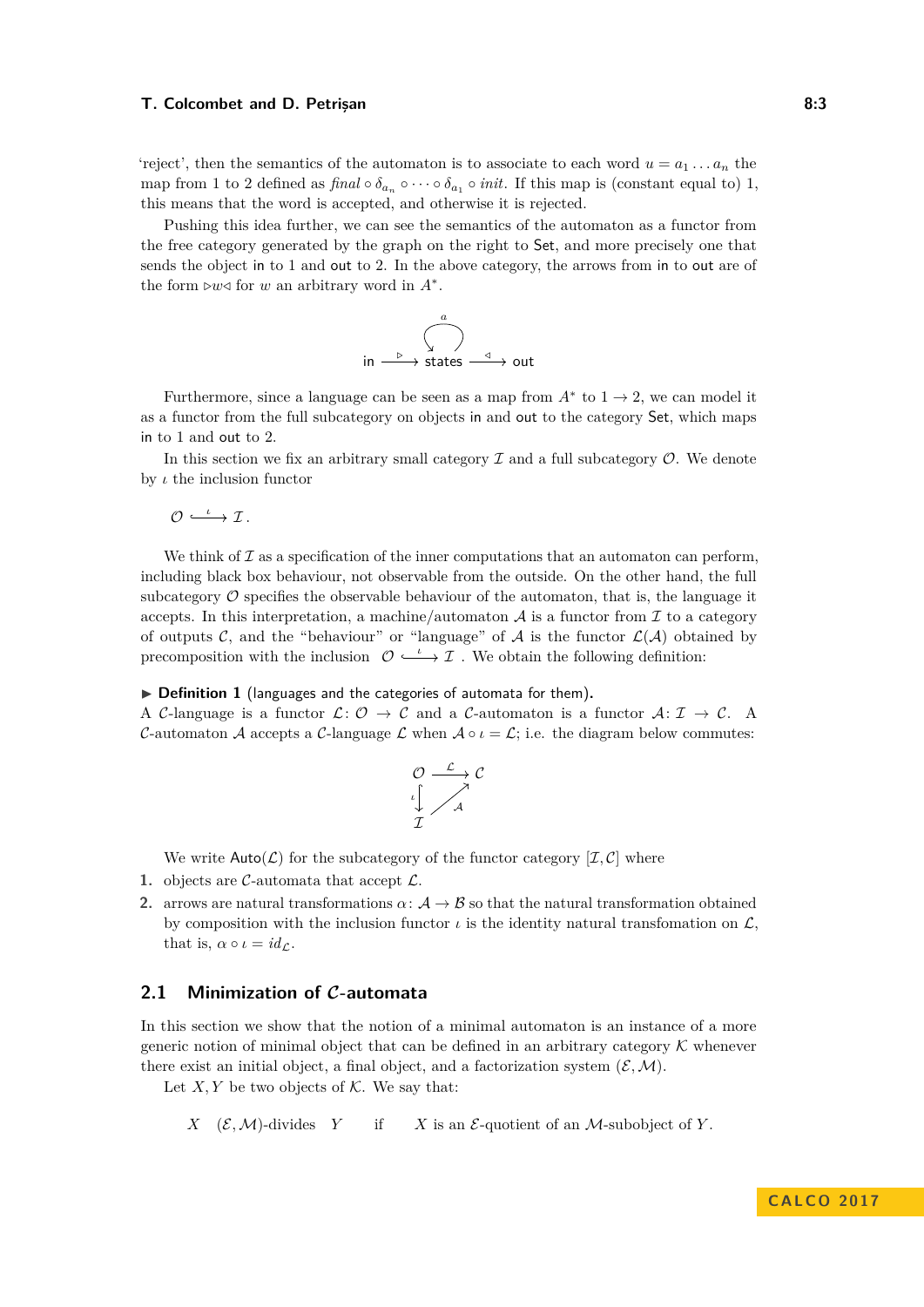### **8:4 Automata Minimization: a Functorial Approach**

Let us note immediately that in general this notion of  $(\mathcal{EM})$ -divisibility may not be transitive<sup>[1](#page-3-0)</sup>. It is now natural to define an object M to be  $(\mathcal{E}, \mathcal{M})$ -minimal in the category, if it  $(\mathcal{E}, \mathcal{M})$ -divides all objects of the category. Note that there is no reason a priori that an  $(\mathcal{E}, \mathcal{M})$ -minimal object in a category, if it exists, be unique up to isomorphism. Nevertheless, in our case, when the category has both initial and a final object, we can state the following minimization lemma:

<span id="page-3-1"></span> $\blacktriangleright$  **Lemma 2.** Let  $K$  be a category with initial object *I* and final object  $F$  and let  $(\mathcal{E}, \mathcal{M})$  be a *factorization system for* K*. Define for every object X:*

- $\blacksquare$  Min *to be the factorization of the only arrow from <i>I* to *F*,
- Reach(*X*) *to be the factorization of the only arrow from I to X, and*  $\text{Obs}(X)$  *to be the factorization of the only arrow from X to F.*

*Then*

- $\blacksquare$  Min *is (E,M*)-minimal, and
- $\blacksquare$  Min *is isomorphic to both*  $\text{Obs}(\text{Reach}(X))$  *and*  $\text{Reach}(\text{Obs}(X))$  *for all objects* X.

**Proof.** The proof essentially consists of a diagram:



Using the definition of Reach and Obs, and the fact that  $\mathcal E$  is closed under composition, we obtain that  $\text{Obs}(\text{Reach}(X))$  is an  $(\mathcal{E},\mathcal{M})$ -factorization of the only arrow from *I* to *F*. Thus, thanks to the diagonal property of a factorization system, Min and  $\text{Obs}(\text{Reach}(X))$  are isomorphic. Hence, furthermore, since  $\text{Obs}(\text{Reach}(X))$  ( $\mathcal{E},\mathcal{M}$ )-divides X by construction, the same holds for Min. In a symmetric way,  $\text{Reach}(\text{Obs}(X))$  is also isomorphic to Min.

An object X of K is called reachable when X is isomorphic to Reach $(X)$ . We denote by Reach( $K$ ) the full subcategory of  $K$  consisting of reachable objects. Similarly, an object X of K is called observable when X is isomorphic to  $\text{Obs}(X)$ . We denote by  $\text{Obs}(K)$  the full subcategory of  $K$  consisting of observable objects.

We can express reachability Reach and observability Obs as the right, respectively the left adjoint to the inclusion of Reach(K), respectively of  $\text{Obs}(K)$  into K. It is indeed a standard fact that factorization systems give rise to reflective subcategories, see [\[9\]](#page-15-11). In our case, this is the reflective subcategory  $\mathsf{Obs}(\mathcal{K})$  of K. By a dual argument, the category Reach(K) is coreflective in  $K$ . We can summarize these facts in the next lemma.

<span id="page-3-2"></span> $\blacktriangleright$  **Lemma 3.** Let K be a category with initial object I and final object F and let  $(\mathcal{E}, \mathcal{M})$  be a *factorization system for* K*. We have the adjunctions*



<span id="page-3-0"></span> $<sup>1</sup>$  There are nevertheless many situations for which it is the case; In particular when the category is</sup> regular, and  $\mathcal E$  happens to be the class of regular epis. This covers in particular the case of all algebraic categories with  $\mathcal{E}$ -quotients being the standard quotients of algebras, and M-subobjects being the standard subalgebras.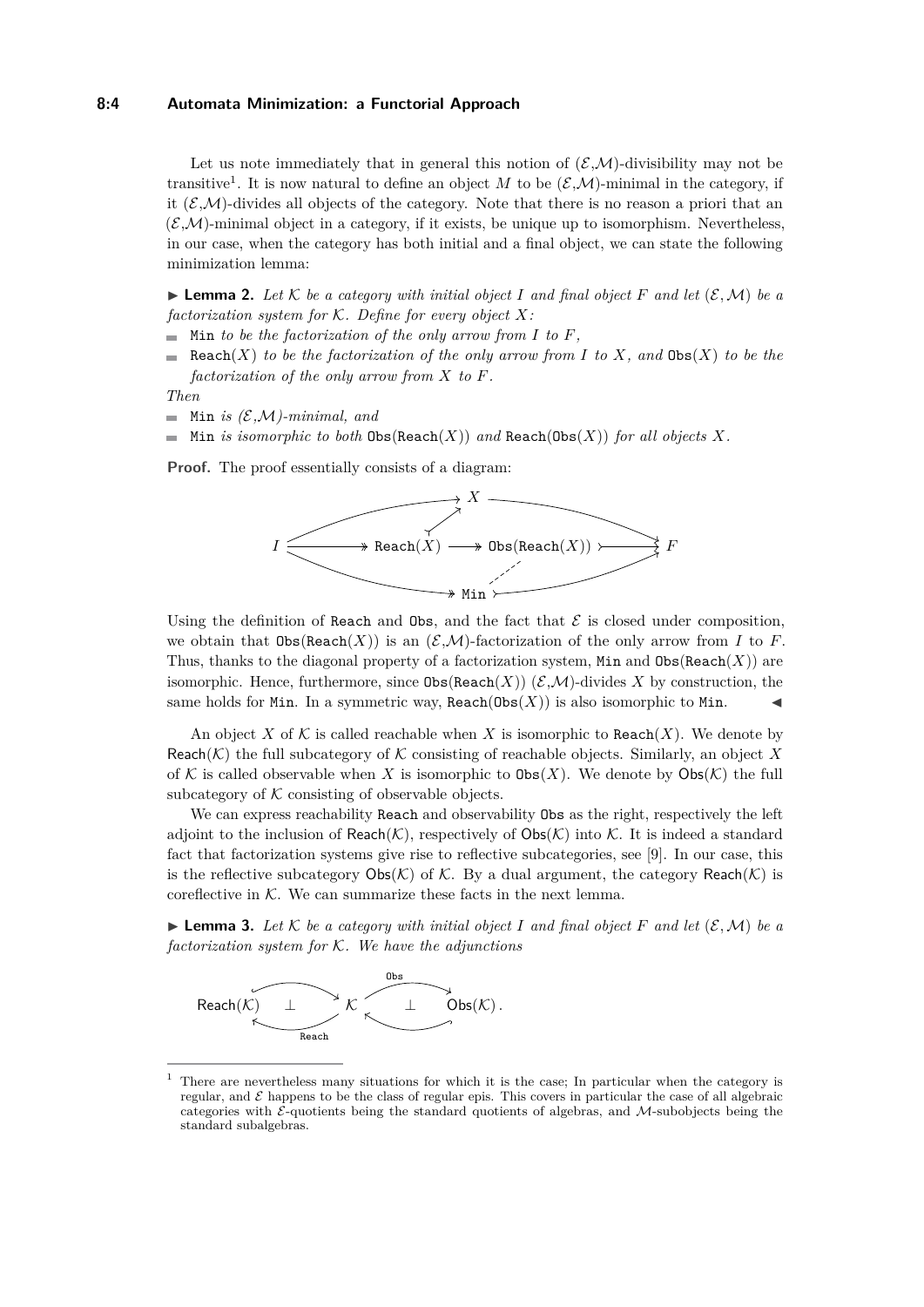#### **T. Colcombet and D. Petrisan 8:5** and 8:5

In what follows we will instantiate K with the category  $\text{Auto}(\mathcal{L})$  of C-automata accepting a language L. Assuming the existence of an initial and final automaton for  $\mathcal{L}$  – denoted by  $\mathcal{A}^{init}(\mathcal{L})$ , respectively  $\mathcal{A}^{final}(\mathcal{L})$  – and, of a factorization system, we obtain the functorial version of the usual notions of reachable sub-automaton  $\text{Reach}(\mathcal{A})$  and observable quotient automaton  $\text{Obs}(\mathcal{A})$  of an automaton  $\mathcal{A}$ . The minimal automaton  $\text{Min}(\mathcal{L})$  for the language  $\mathcal{L}$ is obtained via the factorization

 $\mathcal{A}^{init}(\mathcal{L}) \longrightarrow \text{Min}(\mathcal{L}) \longrightarrow \mathcal{A}^{final}(\mathcal{L})$ .

Lemma [2](#page-3-1) implies that the minimal automaton divides any other automaton recognising the language, while Lemma [3](#page-3-2) instantiates to the results of [\[7,](#page-15-2) Section 9.4].

### **2.2 Minimization of C-automata: sufficient conditions on C**

We now can list sufficient conditions on C so that the category of C-automata Auto( $\mathcal{L}$ ) accepting a  $\mathcal{C}$ -language  $\mathcal{L}$  satisfies the three conditions of Lemma [2.](#page-3-1)

We start with the factorization system. It is well known that given a factorization system  $(\mathcal{E}, \mathcal{M})$  on  $\mathcal{C}$ , we can extend it to a factorization system  $(\mathcal{E}_{[\mathcal{I},\mathcal{C}]},\mathcal{M}_{[\mathcal{I},\mathcal{C}]})$  on the functor category  $[\mathcal{I}, \mathcal{C}]$  in a pointwise fashion. That is a natural transformation is in  $\mathcal{E}_{[\mathcal{I},\mathcal{C}]}$  if all its components are in  $\mathcal{E}$ , and analogously, a natural transformation is in  $\mathcal{M}_{[\mathcal{I},\mathcal{C}]}$  if all its components are in M. In turn, the factorization system on the functor category  $[\mathcal{I}, \mathcal{C}]$  induces a factorization system on each subcategory  $\mathsf{Auto}(\mathcal{L})$ .

<span id="page-4-0"></span>**I Lemma 4.** If C has a factorization system  $(\mathcal{E}, \mathcal{M})$ , then  $\text{Auto}(\mathcal{L})$  has a factorization  $system(\mathcal{E}_{\text{Auto}(\mathcal{L}_{\text{Kl}(\mathcal{T})})},\mathcal{M}_{\text{Auto}(\mathcal{L}_{\text{Kl}(\mathcal{T})})})$ , where  $\mathcal{E}_{\text{Auto}(\mathcal{L}_{\text{Kl}(\mathcal{T})})}$  consists of all the natural transform*ations with components in*  $\mathcal E$  *and*  $\mathcal M_{\text{Auto}(\mathcal L_{\text{Kl(T)}})}$  *consists of all natural transformations with components in* M*.*

The proof of Lemma [4](#page-4-0) is the same as the classical one that shows that factorization systems can be lifted to functor categories.

I **Lemma 5.** *If the left Kan extension* Lan*ι*L *of* L *along ι exists, then it is an initial object in* Auto( $\mathcal{L}$ )*, that is,*  $\mathcal{A}^{init}(\mathcal{L})$  *exists and is isomorphic to*  $\text{Lan}_{\iota}\mathcal{L}$ *.* 

*Dually, if the right Kan extension* Ran*ι*L *of* L *along ι exists, then so does the final object*  $\mathcal{A}^{\text{final}}(\mathcal{L})$  *of*  $\text{Auto}(\mathcal{L})$  *and*  $\mathcal{A}^{\text{final}}(\mathcal{L})$  *is isomorphic to*  $\text{Ran}_{\iota}\mathcal{L}$ *.* 

**Proof Sketch.** Assume the left Kan extension exists. Then the canonical natural transformation  $\mathcal{L} \to \text{Lan}_{\iota} \mathcal{L} \circ \iota$  is an isomorphism since  $\iota$  is full and faithful. Whenever A accepts L, that is,  $A \circ \iota = \mathcal{L}$ , we obtain the required unique morphism  $\textsf{Lan}_{\iota} \mathcal{L} \to A$  using the universal property of the Kan extension. The argument for the right Kan extension follows by duality.  $\blacktriangleleft$ 

<span id="page-4-1"></span> $\triangleright$  **Corollary 6.** Assume C is complete, cocomplete and has a factorization system and let  $\mathcal{L}$  be *a* C*-language. Then the initial* L*-automaton and the final* L*-automaton exist and are given by the left, respectively right Kan extensions of* L *along ι. Furthermore, the minimal* C*-automaton*  $Min(\mathcal{L})$  *accepting*  $\mathcal{L}$  *is obtained via the factorization*  $\text{Lan}\,\mathcal{L} \longrightarrow \text{Min}(\mathcal{L}) \longrightarrow \text{Ran}\,\mathcal{L}$ .

Exercise Remark. Depending on the category  $\mathcal{I}$ , we may relax the conditions in Corollary [6,](#page-4-1) see Lemma [7.](#page-5-0) Furthermore, we emphasise that these conditions are only sufficient. In Section [4](#page-6-1) we consider the example of subsequential transducers and we instantiate  $\mathcal C$  with a Kleisli category. Although this category does not have powers, the final automaton exists.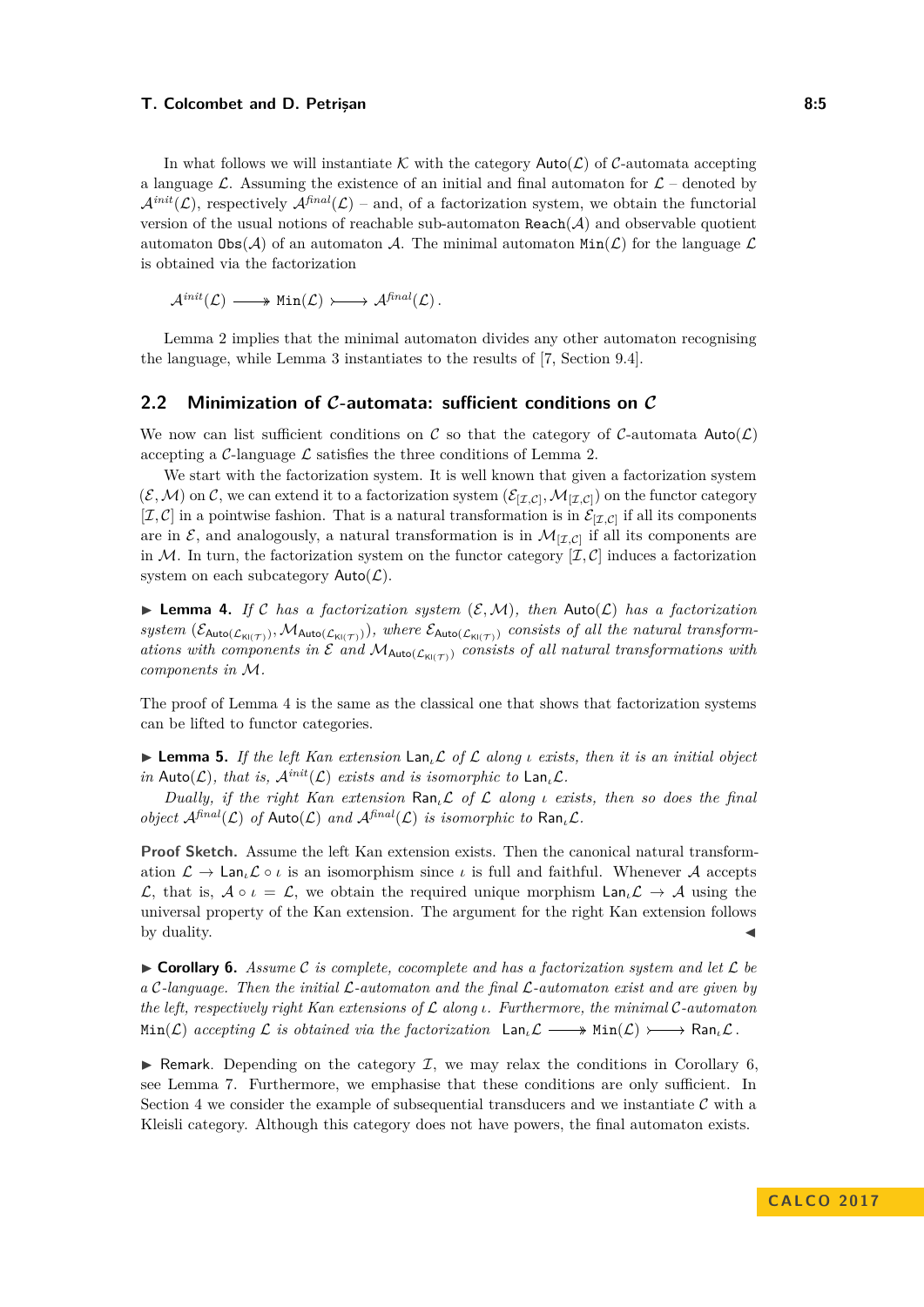# **3 Word Automata**

Hereafter, we restrict our attention to the case of word automata, for which the input category If is the three-object category with arrows spanned by  $\triangleright, \triangleleft$  and a for all  $a \in A$ , as in the diagram below and where the composite of states  $\frac{w}{x}$  states  $\frac{w'}{x}$  states is given by the concatenation  $ww'$ .



Let  $\mathcal O$  be the full subcategory of  $\mathcal I$  on objects in and out. We consider  $\mathcal C$ -languages, which are now functors  $\mathcal{L} \colon \mathcal{O} \to \mathcal{C}$ . If  $\mathcal{L}(\mathsf{in}) = X$  and  $\mathcal{L}(\mathsf{out}) = Y$  we call  $\mathcal{L}$  a  $(\mathcal{C}, X, Y)$ -language. Similarily, we consider C-automata that are functors  $\mathcal{A}: \mathcal{I} \to \mathcal{C}$ . If  $\mathcal{A}(\mathsf{in}) = X$  and  $\mathcal{A}(\mathsf{out}) = Y$ we call  $A$  a  $(C, X, Y)$ -automaton.

The next lemma refines Corollary [6.](#page-4-1) It appeared in [\[5\]](#page-14-4) in the (Set*,* 1*,* 2)-language case.

<span id="page-5-0"></span> $\triangleright$  **Lemma 7** (from [\[12\]](#page-15-3)). If C has countable products and countable coproducts, and a factor*ization system, then the minimal* C*-automaton accepting* L *is obtained via the factorization in the next diagram.*

The initial automaton has as state space the copower  $\prod$ *u*∈*A*<sup>∗</sup>  $\mathcal{L}$ (in). In [\[12\]](#page-15-3) we gave a direct proof of initiality, but here we can also notice that this is exactly what the colimit computation of the left Kan extension of  $\mathcal L$  along *ι* yields – using the fact that there are no morphisms from out to states in  $\mathcal I$  and the only morphism on which you take the colimit are of the form  $\triangleright w$ : in  $\rightarrow$  states for all  $w \in A^*$ .



# <span id="page-5-1"></span>**3.1 Lifting Adjunctions to Categories of Automata**

In this section we will juggle with languages and automata interpreted over different categories connected via adjunctions.

Assume we have an adjunction between two categories  $\mathcal C$  and  $\mathcal D$ 

$$
\mathcal{C} \xrightarrow[\text{G}]{F} \mathcal{D},
$$

with  $F \dashv G: \mathcal{D} \to \mathcal{C}$ . Let  $(-)^*$  and  $(-)_*$  denote the induced natural isomorphisms between the homsets. In particular, given objects  $I$  in  $\mathcal C$  and  $O$  in  $\mathcal D$ , we have bijections

<span id="page-5-2"></span>
$$
\mathcal{C}(I, GO) \xrightarrow{\text{(--)}} \mathcal{D}(FI, O) \tag{1}
$$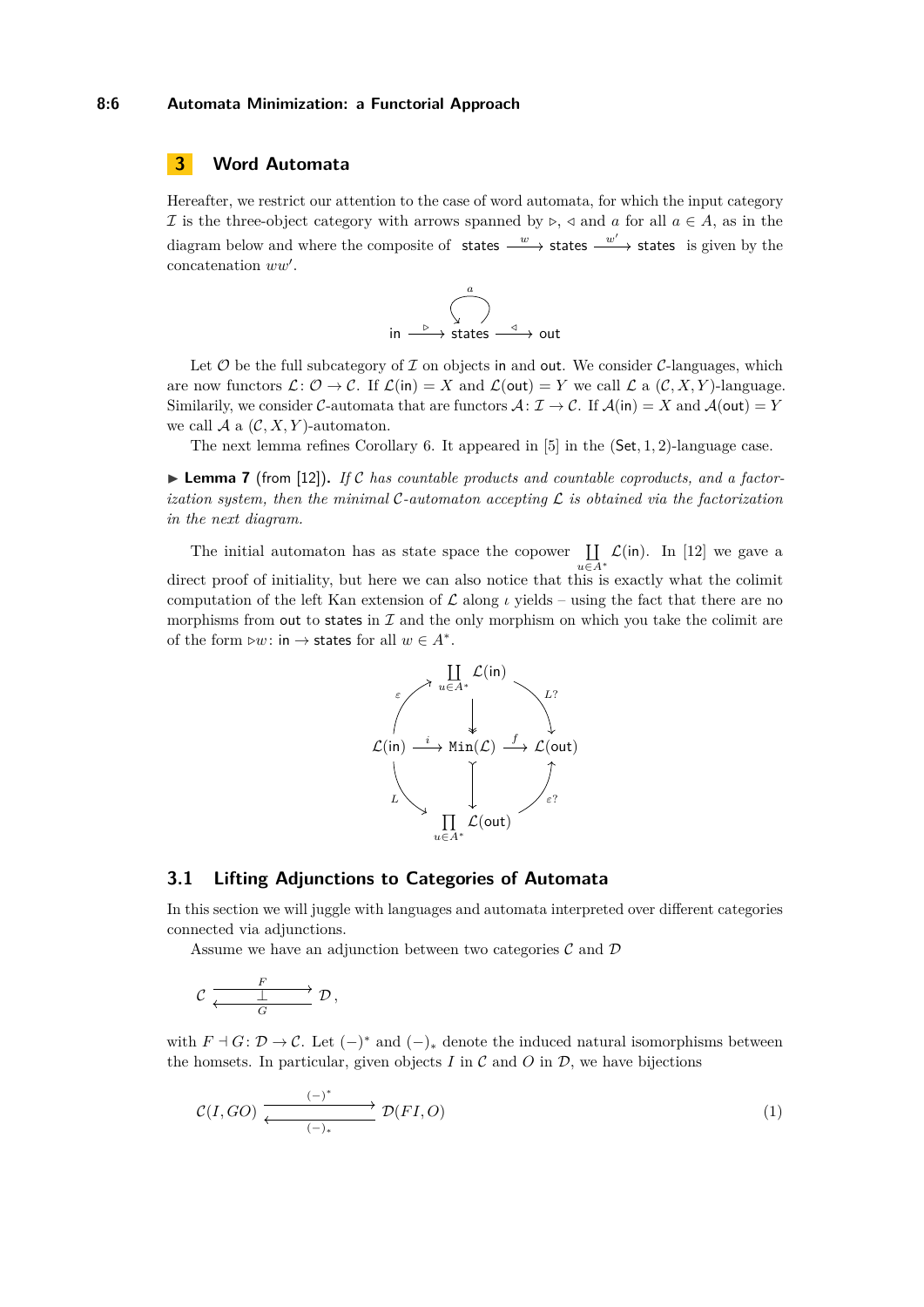#### **T. Colcombet and D. Petrisan 8:7 8:7 8:7 8:7 8:7 8:7**

These bijections induce a one-to-one correspondence between (C*, I, GO*)-languages and  $(D, FI, O)$ -languages, which by an abuse of notation we denote by the same symbols:

$$
(\mathcal{C}, I, GO)
$$
-languages\n
$$
\xrightarrow{(-)^*} (\mathcal{D}, FI, O)
$$
-languages

Indeed, given a  $(C, I, GO)$ -language  $\mathcal{L}: \mathcal{O} \to \mathcal{C}$  we obtain a  $(\mathcal{D}, FI, O)$ -language  $\mathcal{L}^*: \mathcal{O} \to$ D by setting  $\mathcal{L}^*(\triangleright w \triangleleft) = (\mathcal{L}(\triangleright w \triangleleft))^* \in \mathcal{D}(FI, O)$ . Conversely, given a  $(\mathcal{D}, FI, O)$ -language  $\mathcal{L}'$ we obtain a  $(C, I, GO)$ -language  $(\mathcal{L}')_*$  by setting  $(\mathcal{L}')_*(\triangleright w \triangleleft) = (\mathcal{L}'(\triangleright w \triangleleft))_*$ .

<span id="page-6-0"></span> $\blacktriangleright$  **Lemma 8.** Assume  $\mathcal{L}_{\mathcal{C}}$  and  $\mathcal{L}_{\mathcal{D}}$  are  $(\mathcal{C}, I, GO)$ -, respectively  $(\mathcal{D}, FI, O)$ -languages so that  $\mathcal{L}_{\mathcal{D}} = (\mathcal{L}_{\mathcal{C}})^*$ . Then the adjunction  $F \dashv G$  lifts to an adjunction  $\overline{F} \dashv \overline{G}$ : Auto $(\mathcal{L}_{\mathcal{D}}) \to$ Auto( $\mathcal{L}_{\mathcal{C}}$ ). The lifted functors  $\overline{F}$  and  $\overline{G}$  are defined as F, resp. G on the state object, that is, *the following diagram commutes*



*where the functor* State: Auto $(\mathcal{L}_c) \rightarrow \mathcal{C}$  *is the evaluation at* states, *that is, it sends an automaton*  $A: \mathcal{I} \to \mathcal{C}$  *to*  $A$ (states).

**Proof sketch.** The functor  $\overline{F}$  maps an automaton  $\mathcal{A} : \mathcal{I} \to \mathcal{C}$  from Auto( $\mathcal{L}_{\mathcal{C}}$ ) to the  $\mathcal{D}$ automaton  $\overline{F}A: \mathcal{I} \to \mathcal{D}$  mapping  $\rhd$ : in  $\to$  states to  $FA(\triangleright), a$ : states  $\to$  states to  $F(A(a))$ and  $\triangleleft$ : states  $\rightarrow$  out to the adjoint transpose  $(\mathcal{A}(\triangleleft))^*$  of  $\mathcal{A}(\triangleleft)$ . The functor  $\overline{G}$  is defined similarly.  $\triangleleft$ 

## <span id="page-6-1"></span>**4 Choffrut's minimization of subsequential transducers**

In [\[10,](#page-15-12) [11\]](#page-15-13) Choffrut establishes a minimality result for subsequential transducers, which are deterministic automata that output a word while processing their input. In this section, we show the existence of minimal subsequential transducers using our functorial framework.

We first present the model of subsequential transducers in Section [4.1,](#page-6-2) show how these can be identified with automata in the Kleisli category of a suitably chosen monad, and state the minimization result, Theorem [12.](#page-8-0) The subsequent sections provide the necessary material for proving the theorem.

### <span id="page-6-2"></span>**4.1 Subsequential transducers and automata in a Kleisli category**

Subsequential transducers are (finite state) machines that compute partial functions from input words in some alphabet *A* to output words in some other alphabet *B*. In this section, we recall the classical definition of these objects, and show how it can be phrased categorically.

▶ **Definition 9.** A subsequential transducer is a tuple

 $T = (Q, A, B, q_0, t, u_0, (- \cdot a)_{a \in A}, (- * a)_{a \in A})$ 

where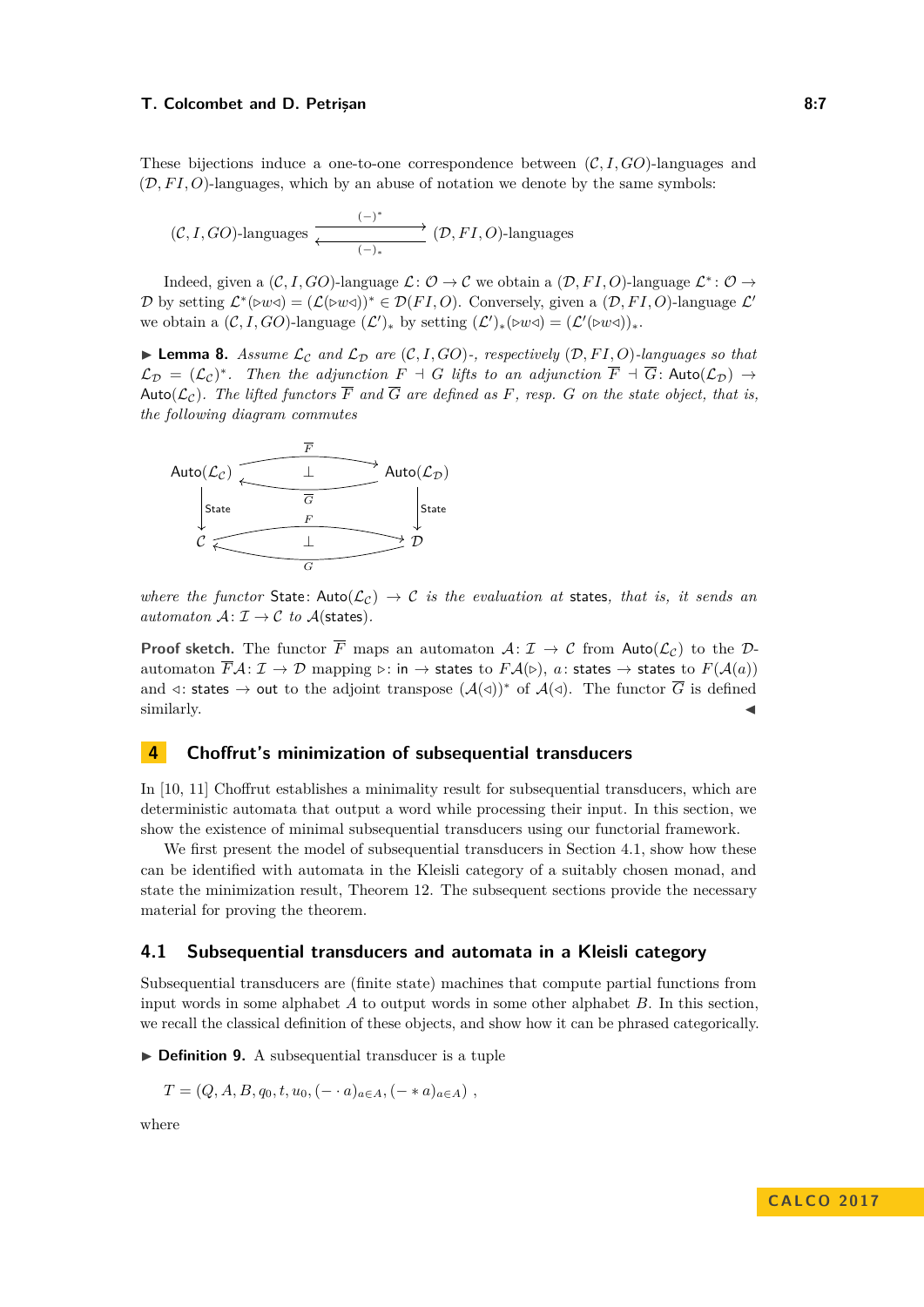#### **8:8 Automata Minimization: a Functorial Approach**

- $\blacksquare$  *A* is the input alphabet and *B* the output one,
- $Q$  is a (finite) set of states.
- $q_0$  is either undefined or belongs to *Q* and is called the initial state of the transducer.
- $t: Q \to B^*$  is a partial termination function.
- $u_0 \in B^*$  is defined if and only if  $q_0$  is, and is the initialization value.
- $\blacksquare$  *a*:  $Q \rightharpoonup Q$  is the partial transition function for the letter *a*, for all  $a \in A$ .
- $* a: Q \rightharpoonup B^*$  is the partial production function for the letter *a* for all  $a \in A$ ; it is required that  $q * a$  be defined if and only if  $(q \cdot a)$  is.

A subsequential transducer *T* computes a partial function  $T$ :  $A^* \rightharpoonup B^*$  defined as:

$$
[[T]](a_1 \ldots a_n) = u_0(q_0 * a_1)(q_1 * a_2) \ldots (q_{n-1} * a_n)t(q_n) \quad \text{for all } a_1 \ldots a_n \in A^*,
$$

where for each  $1 \leq i \leq n$  either  $q_i$  is undefined or belongs to  $Q$  and is given by  $q_i = q_{i-1} \cdot a_i$ . Furthermore,  $[T](a_1 \ldots a_n)$  is undefined when at least one of  $q_0, \ldots, q_n$  or  $t(q_n)$  is so.

These subsequential transducers are modeled in our framework as automata in the category of free algebras for the monad  $\mathcal T$ , that we describe now.

 $\triangleright$  **Definition 10.** The monad  $\mathcal{T}$ : Set  $\rightarrow$  Set is defined by

 $\mathcal{T}(X) = B^* \times X + 1$ 

with unit  $\eta_X$  and multiplication  $\mu_X$  defined for all  $x \in X$  and  $w, u \in B^*$  as:

$$
\eta_X: \quad X \to B^* \times X + 1
$$
\n
$$
x \mapsto (\varepsilon, x)
$$
\n
$$
\mu_X: \quad \mathcal{T}^2 X \to \mathcal{T} X
$$
\n
$$
(w, (u, x)) \mapsto (wu, x)
$$
\n
$$
(w, \perp) \mapsto \perp
$$
\n
$$
\perp \mapsto \perp
$$

where we denote by  $\perp$  the unique element of 1 (used to model the partiality of functions).

Recall that the category of free T-algebras is the Kleisli category for T,  $\mathsf{Kl}(\mathcal{T})$ , that has as objects sets *X*, *Y*,... and as morphisms  $f: X \to Y$  functions  $f: X \to B^* \times Y + 1$  in Set, that is a partial function from *X* to  $B^* \times Y$ .

Let *T* be a subsequential transducer. The initial state of the transducer  $q_0$  and the initialization value  $u_0$  together form a morphism  $i: 1 \rightarrow Q$  in the category  $\mathsf{Kl}(\mathcal{T})$ . Similarly, the partial transition function and the partial production function for a letter *a* of the input alphabet *A* are naturally identified to Kleisli morphisms  $\delta_a: Q \to Q$  in Kl(T). Finally, the partial termination function together with the partial production function are nothing but a Kleisli morphism of the form  $t: Q \rightarrow 1$ . To summarise, we obtained that a subsequential transducer *T* in the sense of [\[11\]](#page-15-13) is specified by the following morphisms in  $\mathsf{Kl}(\mathcal{T})$ :

$$
\begin{array}{c}\n \delta_a \\
 \searrow \\
 1 \stackrel{i}{\longrightarrow} Q \stackrel{t}{\longrightarrow} 1\n\end{array}
$$

that is by a functor  $\mathcal{A}_T: \mathcal{I} \to \mathsf{K}(\mathcal{T})$  or equivalently, a  $(\mathsf{K}(\mathcal{T}), 1, 1)$ -automaton. The subsequential function realised by the transducer *T* is a partial function  $A^* \to B^*$  and is fully captured by the  $(K(\mathcal{T}), 1, 1)$ -language  $\mathcal{L}_T: \mathcal{O} \to K(\mathcal{T})$  accepted by  $\mathcal{A}_T$ , which is obtained as  $A_T \circ \iota$ . Indeed, this Kl(T)-language gives for each word  $w \in A^*$  a Kleisli morphism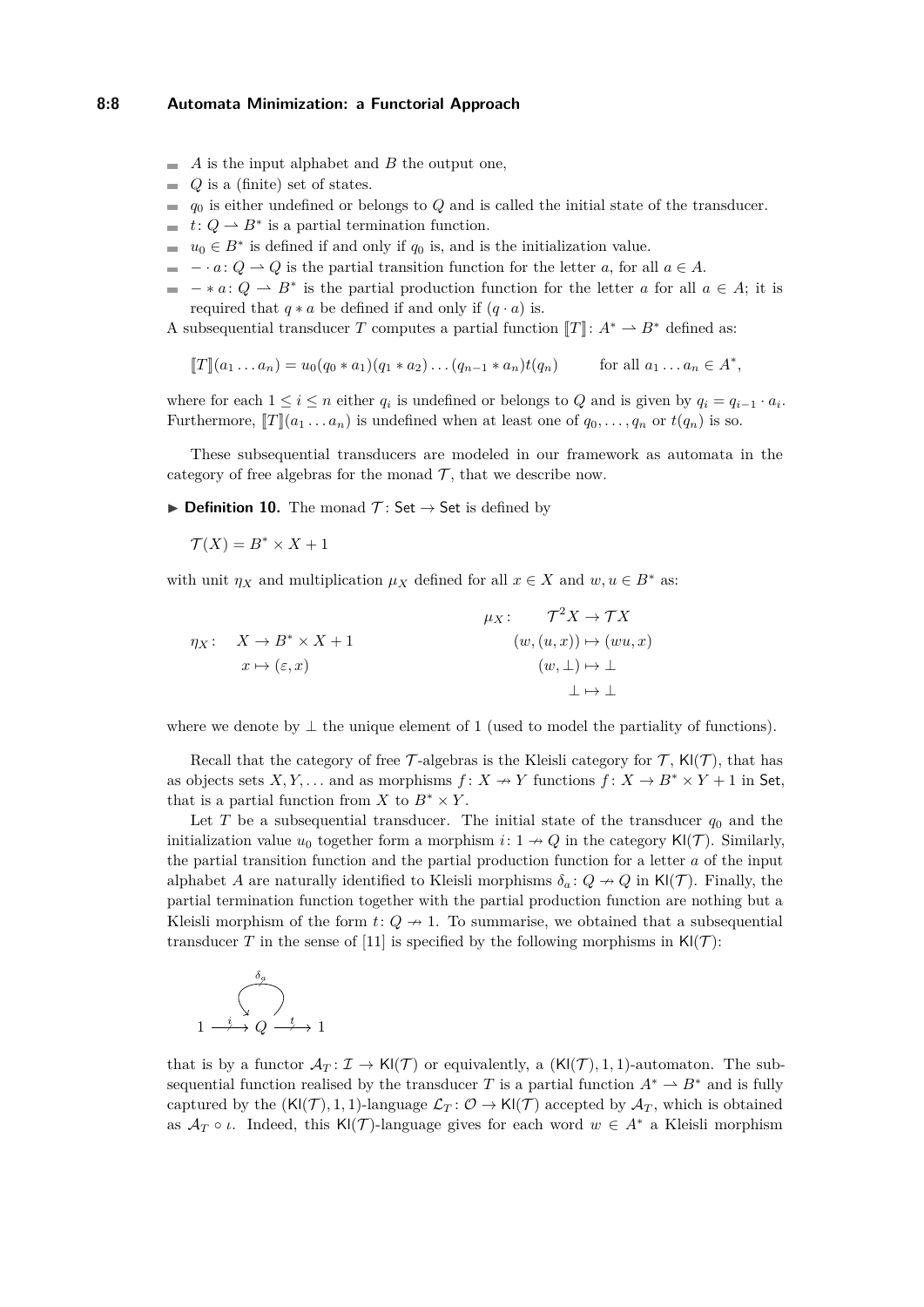#### **T. Colcombet and D. Petrisan 8:9 8:9**

 $\mathcal{L}_T(\triangleright w \triangleleft): 1 \to 1$ , or equivalently, outputs for each word in *A*<sup>∗</sup> either a word in *B*<sup>∗</sup> or the undefined element ⊥.

Putting all this together, we can state the following lemma, which validates the categorical encoding of subsequential transducers:

 $\blacktriangleright$  **Lemma 11.** *Subsequential transducers are in one to one correspondence with*  $(KI(\mathcal{T}), 1, 1)$ *automata, and partial maps from*  $A^*$  *to*  $B^*$  *are in one to one correspondence with*  $(KI(\mathcal{T}), 1, 1)$ *languages. Furthermore, the acceptance of languages is preserved under these bijections.*

In the rest of this section we will see how to obtain Choffrut's minimization result as an application of Lemma [2.](#page-3-1) I.e., we have to provide in the category of  $(KI(\mathcal{T}), 1, 1)$ -automata, **1.** an initial object,

- **2.** a final object, and,
- **3.** a factorization system.

The existence of the initial transducer is addressed in Section [4.3,](#page-9-0) the one of the final transducer is the subject of Section [4.4.](#page-10-0) In Section [4.5](#page-11-0) we show how to construct a factorization system@factorization transducer. Together, we obtain:

<span id="page-8-0"></span> $\triangleright$  **Theorem 12** (Categorical version of [\[10,](#page-15-12) [11\]](#page-15-13)). For every (Kl(T), 1, 1)*-language, there exists a minimal*  $(KI(\mathcal{T}), 1, 1)$ *-automaton for it.* 

Let us note that only the existence of the automaton is mentioned in this statement, and the way to compute it effectively is not addressed as opposed to Choffrut's work. Nevertheless, Lemma [2](#page-3-1) describes what are the basic functions that have to be implemented, namely Reach and Obs.

The rest of this section is devoted to establishing the three above mentioned points. Unfortunately, as it is usually the case with Kleisli categories,  $\mathsf{KI}(\mathcal{T})$  is neither complete, nor cocomplete. It does not even have binary products, let alone countable powers. Also, the existence of a factorization system does not generally hold in Kleisli categories. Hence, providing the above three pieces of information requires a bit of work.

In the next section we present an adjunction between categories of  $(K|({\mathcal{T}}), 1, 1)$ -automata and (Set, 1,  $B^*$ )-automata which is then used in the subsequent ones for proving the existence of initial and final automata. We finish the proof with a presentation of the factorization systems.

# **4.2 Back and forth to automata in Set**

In order to understand what are the properties of the category of  $(KI(\mathcal{T}), 1, 1)$ -automata, an important tool will be the ability to see alternatively a subsequential transducer as an automaton in  $K(\mathcal{T})$  as described above, or as an automaton in Set, since Set is much better behaved than  $\mathsf{Kl}(\mathcal{T})$ . These two points of view are related through an adjunction, making use of the results of Section [3.1](#page-5-1) and Lemma [4.](#page-4-0)

<span id="page-8-1"></span>Indeed, we start from the well known adjunction between Set and  $\mathsf{Kl}(\mathcal{T})$ :



We recall that the free functor  $F_{\mathcal{T}}$  is defined as the identity on objects, while for any function *f* : *X*  $\rightarrow$  *Y* the morphism  $F_{\mathcal{T}}f$  : *X*  $\rightarrow$  *Y* is defined as  $\eta_Y \circ f$  : *X*  $\rightarrow$  *TY*. For the other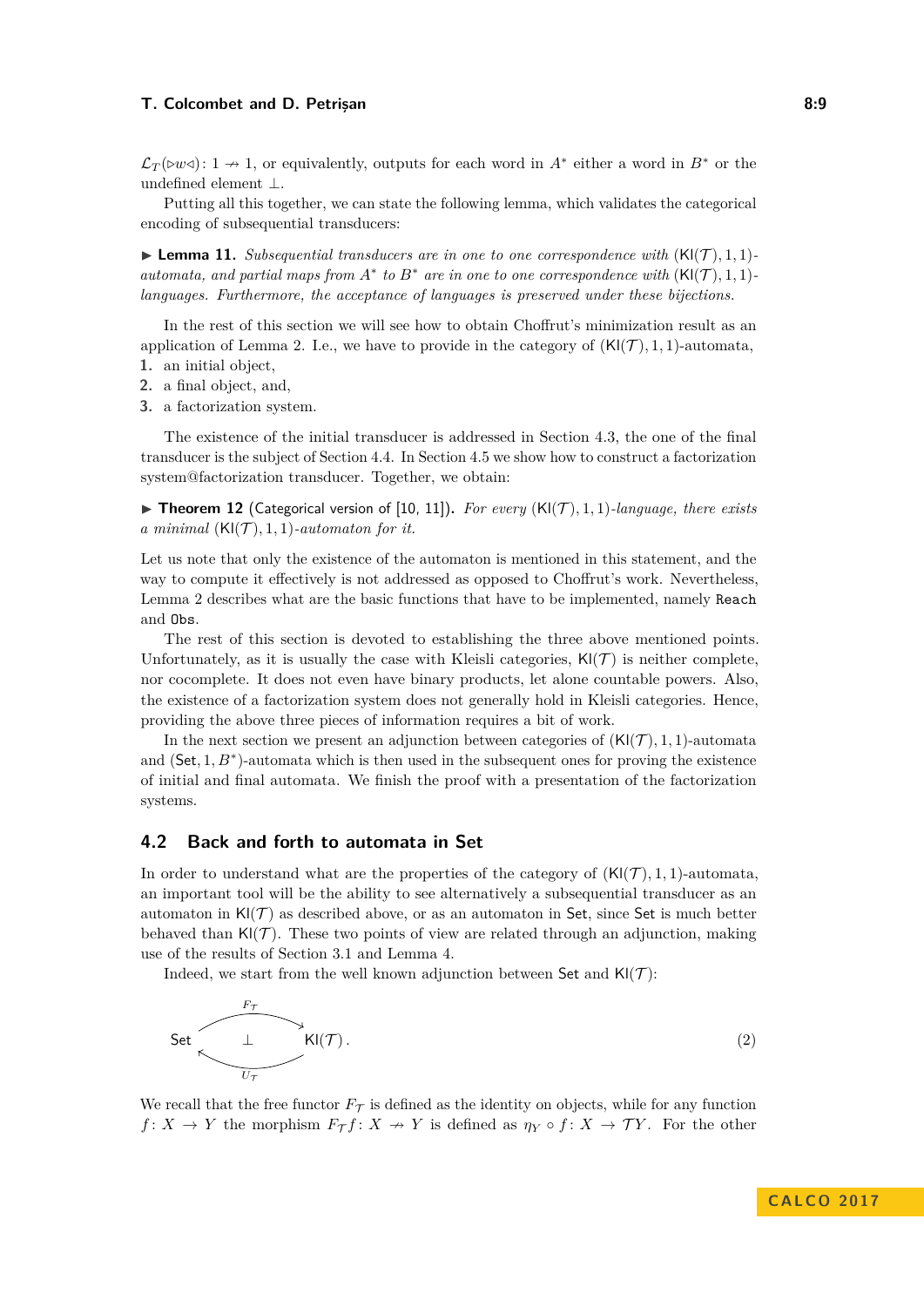#### **8:10 Automata Minimization: a Functorial Approach**

direction, the functor  $U_{\mathcal{T}}$  maps an object *X* in Kl(*T*) to  $\mathcal{T}X$  and a morphism  $f: X \rightarrow Y$ (which is seen here as a function  $f: X \to \mathcal{T}Y$ ) to  $\mu_Y \circ \mathcal{T} f: \mathcal{T} X \to \mathcal{T}Y$ .

A simple, yet important observation is that the language of interest, which is a partial function  $L: A^* \rightharpoonup B^*$  can be modeled either as a  $(KI(\mathcal{T}), 1, 1)$ -language  $\mathcal{L}_{KI(\mathcal{T})}$ , or, as a  $(Set, 1, B^* + 1)$ -language  $\mathcal{L}_{Set}$ . This is because for each  $w \in A^*$  we can identify  $L(w)$  either with an element of  $\text{KI}(\mathcal{T})(1,1)$  or, equivalently, as an element of  $\text{Set}(1,B^*+1)$ .

$$
\mathcal{L}_{\mathsf{KI}(\mathcal{T})}: \quad \mathcal{O} \to \mathsf{KI}(\mathcal{T}) \quad \mathcal{L}_{\mathsf{Set}}: \quad \mathcal{O} \to \mathsf{Set} \\ \quad \mathsf{in} \mapsto 1 \quad \quad \mathsf{out} \mapsto 1 \\ \quad \mathsf{out} \mapsto L(w): 1 \to 1 \quad \quad \mathsf{out} \mapsto B^* + 1 \\ \quad \mathsf{b} \cdot w \triangleleft \mapsto L(w): 1 \to B^* + 1
$$

To see how this fits in the scope of Section [3.1,](#page-5-1) notice that  $\mathcal{L}_{\mathsf{Kl}(\mathcal{T})}$  is a  $(\mathsf{Kl}(\mathcal{T}), F_{\mathcal{T}}1, 1)$ -language, while  $\mathcal{L}_{\mathsf{Set}}$  is a (Set, 1,  $U_{\mathcal{T}}$ 1)-language and they correspond to each other via the bijections described in [\(1\)](#page-5-2).

Applying Lemma [8](#page-6-0) for the Kleisli adjunction [\(2\)](#page-8-1) we obtain an adjunction  $\overline{F_{\mathcal{T}}}$  +  $\overline{U_{\mathcal{T}}}$ between the categories of  $KI(\mathcal{T})$ -automata for  $\mathcal{L}_{KI(\mathcal{T})}$  and of Set-automata accepting  $\mathcal{L}_{Set}$ , as depicted in the picture below. The functor  $\overline{U_{\mathcal{T}}}$  sends a  $(KI(\mathcal{T}), 1, 1)$ -automaton with state object *Q* to a (Set, 1,  $B^*$  + 1)-automaton with state object  $\mathcal{T}Q$ , while  $\overline{F_{\mathcal{T}}}$  sends a (Set, 1,  $B^* + 1$ )-automaton with state object  $Q'$  to a  $(KI(\mathcal{T}), 1, 1)$ -automaton with same state object  $Q'$ .

We will make heavy use of this correspondence in what follows.



# <span id="page-9-0"></span>**4.3** The initial  $\mathsf{KI}(\mathcal{T})$ -automaton for the language  $\mathcal{L}_{\mathsf{KI}(\mathcal{T})}$

The functor  $\overline{F_{\mathcal{T}}}$  is a left adjoint and consequently preserves colimits and in particular the initial object. We thus obtain that the initial  $\mathcal{L}_{\mathsf{Kl}(\mathcal{T})}$ -automaton is  $\overline{F_{\mathcal{T}}}(\mathcal{A}^{init}(\mathcal{L}_{\mathsf{Set}}))$ , where  $A^{init}(\mathcal{L}_{\mathsf{Set}})$  is the initial object of  $\mathsf{Auto}(\mathcal{L}_{\mathsf{Set}})$ . This automaton can be obtained by Lemma [7](#page-5-0) as the functor  $\mathcal{A}^{init}(\mathcal{L}_{\mathsf{Set}}): \mathcal{I} \to \mathsf{Set}$  specified by  $\mathcal{A}^{init}(\mathcal{L}_{\mathsf{Set}})$ (states) =  $A^*$  and for all  $a \in A$ 

$$
\mathcal{A}^{\text{init}}(\mathcal{L}_{\text{Set}})(\triangleright): 1 \to A^* \qquad \mathcal{A}^{\text{init}}(\mathcal{L}_{\text{Set}})(\triangleleft): A^* \to B^* + 1 \qquad \mathcal{A}^{\text{init}}(\mathcal{L}_{\text{Set}})(a): A^* \to A^*
$$
  

$$
0 \mapsto \varepsilon \qquad \qquad w \mapsto L(w) \qquad \qquad w \mapsto wa
$$

Hence, by computing the image of  $\mathcal{A}^{init}(\mathcal{L}_{\mathsf{Set}})$  under  $\overline{F_{\mathcal{T}}},$  we obtain the following description of the initial Kl(*T*)-automaton  $\mathcal{A}^{init}(\mathcal{L}_{\mathsf{Kl}(\mathcal{T})})$  accepting  $\mathcal{L}_{\mathsf{Kl}(\mathcal{T})}$ :  $\mathcal{A}^{init}(\mathcal{L}_{\mathsf{Kl}(\mathcal{T})})($ states) =  $A^*$ and for all  $a \in A$ 

$$
\mathcal{A}^{\text{init}}(\mathcal{L}_{\mathsf{Kl}(\mathcal{T})})(\triangleright): 1 \to A^* \qquad \mathcal{A}^{\text{init}}(\mathcal{L}_{\mathsf{Kl}(\mathcal{T})})(\triangleleft): A^* \to 1 \qquad \mathcal{A}^{\text{init}}(\mathcal{L}_{\mathsf{Kl}(\mathcal{T})})(a): A^* \to A^* \qquad 0 \mapsto (\varepsilon, \varepsilon) \qquad w \mapsto L(w) \qquad w \mapsto (\varepsilon, w a)
$$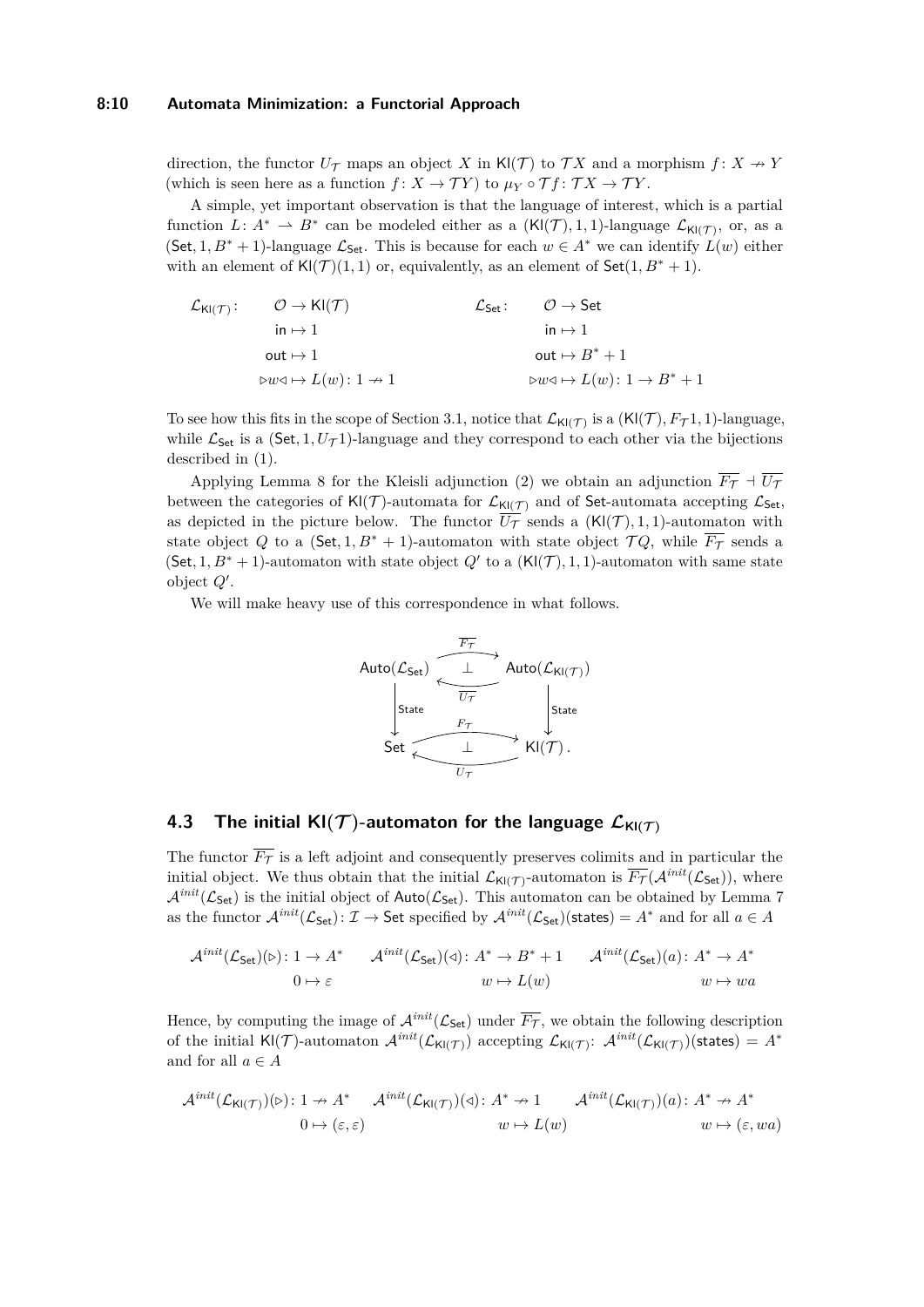## <span id="page-10-0"></span>**4.4** The final  $\mathsf{KI}(\mathcal{T})$ -automaton for the language  $\mathcal{L}_{\mathsf{KI}(\mathcal{T})}$

The case of the final  $\mathsf{Kl}(\mathcal{T})$ -automaton is more complicated, since it is not constructed as easily. However, assuming the final automaton exists, it has to be sent by  $\overline{U_{\mathcal{T}}}$  to a final Set-automaton. Moreover, by Lemma [13,](#page-10-1) in order to prove that a given  $\mathsf{Kl}(\mathcal{T})$ -automaton  $\mathcal A$ is a final object of  $\text{Auto}(\mathcal{L}_{\text{KI}(\mathcal{T})})$  it suffices to show that  $\overline{U_{\mathcal{T}}}(\mathcal{A})$  is the final object in  $\text{Auto}(\mathcal{L}_{\text{Set}})$ . The proof of the following lemma generalises the fact that  $U_{\mathcal{T}}$  reflects final objects and can be proved in the same spirit.

# <span id="page-10-1"></span>**Lemma 13.** *The functor*  $\overline{U_T}$ :  $\text{Auto}(\mathcal{L}_{\text{KI(T)}}) \rightarrow \text{Auto}(\mathcal{L}_{\text{Set}})$  *reflects final objects.*

The final object in  $\text{Auto}(\mathcal{L}_{\text{Set}})$  is the automaton  $\mathcal{A}^{final}(\mathcal{L}_{\text{Set}})$  as described using Lemma [7.](#page-5-0) The functor  $\mathcal{A}^{\text{final}}(\mathcal{L}_{\mathsf{Set}}): \mathcal{I} \to \mathsf{Set}$  specified by

$$
\mathcal{A}^{\text{final}}(\mathcal{L}_{\text{Set}})(\text{states}) = (B^* + 1)^{A^*} \qquad \mathcal{A}^{\text{final}}(\mathcal{L}_{\text{Set}})(\triangleleft) : (B^* + 1)^{A^*} \to B^* + 1
$$
  
\n
$$
K \to K(\varepsilon)
$$
  
\n
$$
\mathcal{A}^{\text{final}}(\mathcal{L}_{\text{Set}})(\triangleright) : 1 \to (B^* + 1)^{A^*} \qquad \mathcal{A}^{\text{final}}(\mathcal{L}_{\text{Set}})(a) : (B^* + 1)^{A^*} \to (B^* + 1)^{A^*}
$$
  
\n
$$
0 \to L \qquad K \to \lambda w.K(aw)
$$

To describe the set of states of the final automaton in  $\text{Auto}(\mathcal{L}_{\text{Ki}(\mathcal{T})})$  we need to introduce a few notations. Essentially we are looking for a set of states  $Q$  so that  $B^* \times Q + 1$  is isomorphic to  $(B^* + 1)^{A^*}$ . The intuitive idea is to decompose each function in  $K \in (B^* + 1)^{A^*}$  (except for the one which is nowhere defined, that is the function  $\kappa_{\perp} = \lambda w.\perp$ ) into a word in  $B^*$ , the common prefix of all the  $B^*$ -words in the image of  $K$ , and an irreducible function.

For  $v \in B^*$  and a function  $K \neq \kappa_\perp$  in  $(B^* + 1)^{A^*}$ , denote by  $v \star K$  the function defined for all  $u \in A^*$  by  $(v \star K)(u) = v K(u)$  if  $K(u) \in B^*$  and  $(v \star K)(u) = \perp$  otherwise. Define also the longest common prefix of  $K$ ,  $\mathsf{lcp}(K) \in B^*$ , as the longest word that is prefix of all  $K(u) \neq \perp$  for *u* in  $A^*$  (this is well defined since  $K \neq \kappa_{\perp}$ ). The reduction of *K*, red(*K*), is defined as:

$$
\mathsf{red}(K)(u) = \begin{cases} v & \text{if } K(u) = \mathsf{lcp}(K) \, v, \\ \perp & \text{otherwise.} \end{cases}
$$

Finally, *K* is called irreducible if  $\mathsf{Icp}(K) = \varepsilon$  (or equivalently if  $K = \mathsf{red}(K)$ ). We denote by Irr( $A^*$ ,  $B^*$ ) the irreducible functions in  $(B^* + 1)^{A^*}$ .

What we have constructed is a bijection between

$$
\mathcal{T}(\mathsf{Irr}(A^*,B^*)) = B^* \times \mathsf{Irr}(A^*,B^*) + 1 \quad \text{and} \quad (B^*+1)^{A^*} ,
$$

that is defined as

$$
\varphi: B^* \times \operatorname{Irr}(A^*, B^*) + 1 \rightarrow (B^* + 1)^{A^*}
$$
  
\n
$$
(u, K) \rightarrow u \star K
$$
  
\n
$$
\perp \rightarrow \kappa_{\perp},
$$
  
\n(3)

and the converse of which maps every  $K \neq \kappa_{\perp}$  to (lcp(*K*), red(*K*)), and  $\kappa_{\perp}$  to  $\perp$ .

Given  $a \in A$  and  $K \in (B^* + 1)^{A^*}$  we denote by  $a^{-1}K$  the function in  $(B^* + 1)^{A^*}$  that maps  $w \in A^*$  to  $K(aw)$ .

We can now define a functor  $\mathcal{A}^{\text{final}}(\mathcal{L}_{\mathsf{K}(\mathcal{T})})$ :  $\mathcal{I} \to \mathsf{Kl}(\mathcal{T})$  by setting

$$
\mathcal{A}^{\mathit{final}}(\mathcal{L}_{\mathsf{Kl}(\mathcal{T})})(\mathsf{in}) = 1 \quad \ \mathcal{A}^{\mathit{final}}(\mathcal{L}_{\mathsf{Kl}(\mathcal{T})})(\mathsf{states}) = \mathsf{Irr}(A^*,B^*) \quad \ \mathcal{A}^{\mathit{final}}(\mathcal{L}_{\mathsf{Kl}(\mathcal{T})})(\mathsf{out}) = 1
$$

<span id="page-10-2"></span>**C A L CO 2 0 1 7**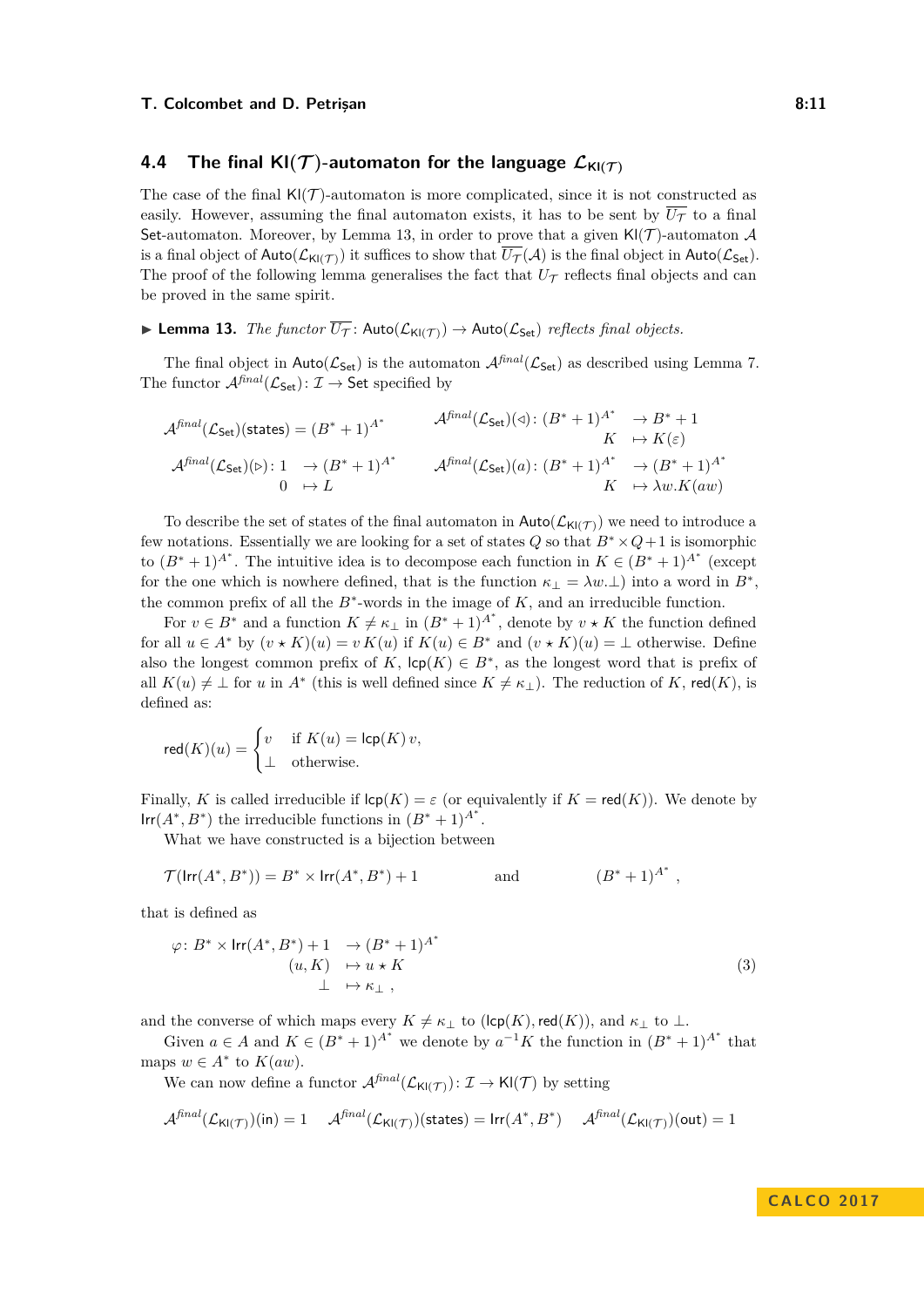#### **8:12 Automata Minimization: a Functorial Approach**

and defining  $\mathcal{A}^{\text{final}}(\mathcal{L}_{\mathsf{Kl}(\mathcal{T})})$  on arrows as follows

$$
\begin{aligned}\n\mathcal{A}^{\text{final}}(\mathcal{L}_{\mathsf{Kl}(\mathcal{T})})(\triangleright):&1\rightarrow\text{Irr}(A^*,B^*)&0\mapsto(\text{lcp}(L),\text{red}(L))\\
\mathcal{A}^{\text{final}}(\mathcal{L}_{\mathsf{Kl}(\mathcal{T})})(\triangleleft):&\text{Irr}(A^*,B^*)\rightarrow 1&K\mapsto K(\varepsilon)\\
\mathcal{A}^{\text{final}}(\mathcal{L}_{\mathsf{Kl}(\mathcal{T})})(a):&\text{Irr}(A^*,B^*)\rightarrow\text{Irr}(A^*,B^*)&K\mapsto \kappa_\perp&\text{if }a^{-1}K=\kappa_\perp\\
K\mapsto(\text{lcp}(a^{-1}K),\text{red}(a^{-1}K))&\text{otherwise.}\n\end{aligned}
$$

**Lemma 14.** *The* Kl(*T*)-automaton  $\mathcal{A}^{final}(\mathcal{L}_{\mathsf{Kl}(T)})$  *is a final object in*  $\mathsf{Auto}(\mathcal{L}_{\mathsf{Kl}(T)})$ *.* 

**Proof.** We show that  $\overline{U}_{\mathcal{T}}(\mathcal{A}^{\text{final}}(\mathcal{L}_{\mathsf{Kl}(\mathcal{T})}))$  is isomorphic to the final automaton  $\mathcal{A}^{\text{final}}(\mathcal{L}_{\mathsf{Set}})$ . Indeed, at the level of the state objects the bijection between  $\overline{U_{\mathcal{T}}}(\mathcal{A}^{final}(\mathcal{L}_{\mathsf{Kl}(\mathcal{T})}))$ (states) and  $A^{final}(\mathcal{L}_{\mathsf{Set}})$ (states) is given by the function  $\varphi$  defined in [\(3\)](#page-10-2). One can check that on arrows  $\overline{U_{\mathcal{T}}}(\mathcal{A}^{\text{final}}(\mathcal{L}_{\mathsf{K}(\mathcal{T})}))$  is the same as  $\mathcal{A}^{\text{final}}(\mathcal{L}_{\mathsf{Set}})$  up to the correspondence given by  $\varphi$ .

# <span id="page-11-0"></span>**4.5** A factorization system on  $\textsf{Auto}(\mathcal{L}_{\textsf{KI}(\mathcal{T})})$

The factorization system on  $\text{Auto}(\mathcal{L}_{\mathsf{K}(\mathcal{T})})$  is obtained using Lemma [4](#page-4-0) from a factorization system on  $\mathsf{KI}(\mathcal{T})$ . There are several non-trivial factorization systems on  $\mathsf{KI}(\mathcal{T})$ , one of which is obtained from the regular epi-mono factorization system on Set, or equivalently, from the regular epi-mono factorization system on the category of Eilenberg-Moore algebras for  $\mathcal T$ . Notice that this is a specific result for the monad  $\mathcal T$  since in general, there is no reason that the Eilenberg-Moore algebra obtained by factorizing a morphism between free algebras be free itself. Nevertheless, in order to capture precisely the syntactic transducer defined by Choffrut [\[10,](#page-15-12) [11\]](#page-15-13), we will provide yet another factorization system  $(\mathcal{E}_{\mathsf{Kl}(\mathcal{T})},\mathcal{M}_{\mathsf{Kl}(\mathcal{T})}),$ which we define concretely as follows. Given a morphism  $f: X \rightarrow Y$  in Kl(T) we write  $\pi_1(f): X \to B^* + {\{\perp\}}$  and  $\pi_2(f): X \to Y + {\{\perp\}}$  for the 'projections' of *f*, defined by

$$
\pi_1(f)(x) = \begin{cases} u & \text{if } f(x) = (u, y), \\ \bot & \text{otherwise,} \end{cases} \quad \text{and} \quad \pi_2(f)(x) = \begin{cases} y & \text{if } f(x) = (u, y), \\ \bot & \text{otherwise.} \end{cases}
$$

We say that a partial function  $g: X \to Y + \{\perp\}$  is surjective when for every  $y \in Y$  there exists  $x \in X$  so that  $g(x) = y$ .

The class  $\mathcal{E}_{\mathsf{K}(\mathcal{T})}$  consists of all the morphisms of the form  $e: X \to Y$  such that  $\pi_2(e)$  is surjective and the class  $\mathcal{M}_{\mathsf{Kl}(\mathcal{T})}$  consists of all the morphisms of the form  $m: X \to Y$  such that  $\pi_2(m)$  is injective and  $\pi_1(m)$  is the constant function mapping every  $x \in X$  to  $\varepsilon$ .

**Lemma 15.**  $(\mathcal{E}_{\text{KI}(\mathcal{T})}, \mathcal{M}_{\text{KI}(\mathcal{T})})$  *is a factorization system on*  $\text{KI}(\mathcal{T})$ *.* 

**Proof.** Notice that *f* is an isomorphism in Kl(*T*) if and only if  $f \in \mathcal{E}_{\mathsf{Kl}(\mathcal{T})} \cap \mathcal{M}_{\mathsf{Kl}(\mathcal{T})}$ . If  $f: X \rightarrow Y$  is a morphism in  $\mathsf{K}(\mathcal{T})$  then we can define

 $Z = \{y \in Y \mid \exists x \in X \ldotp \exists u \in B^* \ldotp f(x) = (u, y)\}.$ 

We define  $e: X \to Z$  by  $e(x) = f(x)$  and  $m: Z \to Y$  by  $m(y) = (e, y)$ . One can easily check that  $f = m \circ e$  in Kl(T).

Lastly, we can show that the "diagonal property" holds. Assume we have a commuting square in  $\mathsf{KI}(\mathcal{T})$ .

$$
X \xrightarrow{e} Y
$$
  
\n
$$
f \downarrow \swarrow \searrow \searrow
$$
  
\n
$$
Z \searrow \searrow \searrow
$$
  
\n
$$
W
$$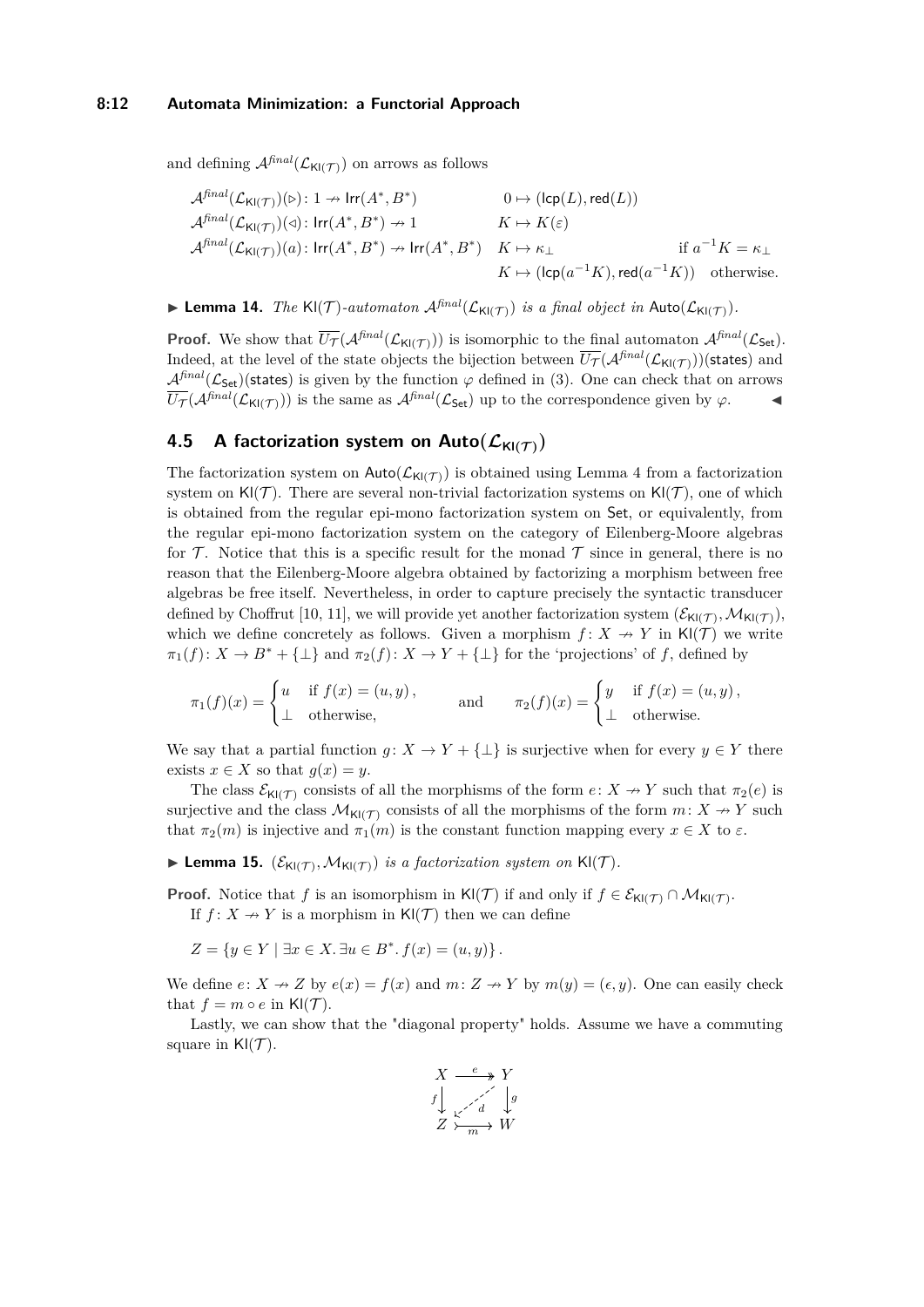#### **T. Colcombet and D. Petrisan 8:13 8:13**

We will prove the existence of  $d: Y \to Z$  so that  $d \circ e = f$  and  $m \circ d = g$ . Assume  $y \in Y$ . If  $g(y) = \bot$  we set  $d(y) = \bot$ . Otherwise assume  $g(y) = (v, t)$ , for some  $v \in B^*$  and  $t \in W$ . Since  $e \in \mathcal{E}_{\mathsf{KI}(\mathcal{T})}$ , there exists  $u \in B^*$  and  $x \in X$  so that  $e(x) = (u, y)$ . Assume  $f(x) = (w, z)$ for some  $w \in B^*$  and  $z \in Z$ . We set  $d(y) = (v, z)$ . First, we have to prove that this definition does not depend on the choice of *x*.

Assume that we have another  $x' \in X$  so that  $g(x') = (u', y)$  and assume  $f(x') = (w', z')$ . Using the fact that  $m \in M_{\mathsf{Kl}(\mathcal{T})}$ , we will show that  $z = z'$ , and thus  $d(y)$  is well defined. Indeed, notice that

 $\int g \circ e(x) = (uv, t)$  $g \circ e(x') = (u'v, t),$ or equivalently,  $\begin{cases} m \circ f(x) = (uv, t) \\ m \circ f(x) = (uv, t) \end{cases}$  $m \circ f(x') = (u'v, t)$ ,

Assume that  $m(z) = (\varepsilon, t_1)$  and  $m(z') = (\varepsilon, t_2)$ . This entails

$$
\begin{cases} m \circ f(x) = (uv, t) = (w, t_1) \\ m \circ f(x') = (u'v, t) = (w', t_2) \end{cases}
$$

We obtain that  $t_1 = t_2 = t$ . Since  $m \in \mathcal{M}_{\mathsf{Kl}(\mathcal{T})}$  (and thus  $\pi_2(m)$  is injective) we get that *z* = *z*<sup>'</sup>, which is what we wanted to prove. It is easy to verify that *d*◦*e* = *f* and *m*◦*d* = *g*.  $\triangleleft$ 

This completes the proof of Theorem [12.](#page-8-0)

# <span id="page-12-0"></span>**5 Brzozowski's minimization algorithm**

### **5.1 Presentation**

Brzozowski's algorithm is a minimization algorithm for automata. It takes as input a non-deterministic automaton  $A$ , and computes the deterministic automaton:

```
determinize(transpose(determinize(transpose(A)))),
```
in which

- $\blacksquare$  determinize is the operation from classical automata theory that takes as input a deterministic automaton, performs the powerset construction to it and at the same time restricts to the reachable states, yielding a deterministic automaton, and
- transpose is the operation that takes as input a non-deterministic automaton, reverses all  $\rightarrow$ its edges, and swaps the role of initial and final states (it accepts the mirrored language).

In this section, we will establish the correctness of Brzozowski's algorithm: this sequence of operations yields the minimal automaton for the language. For easing the presentation we shall present the algorithm in the form:

```
determinize(codeterminize(A)),
```
in which codeterminize is the operation that takes a non-deterministic automaton, and constructs a backward deterministic one (it is equivalent to the sequence transpose  $\circ$ determinize ◦ transpose).

In the next section, we show how determinize and codeterminize can be seen as adjunctions, and we use it immediately after in a correctness proof of Brzozowski's algorithm.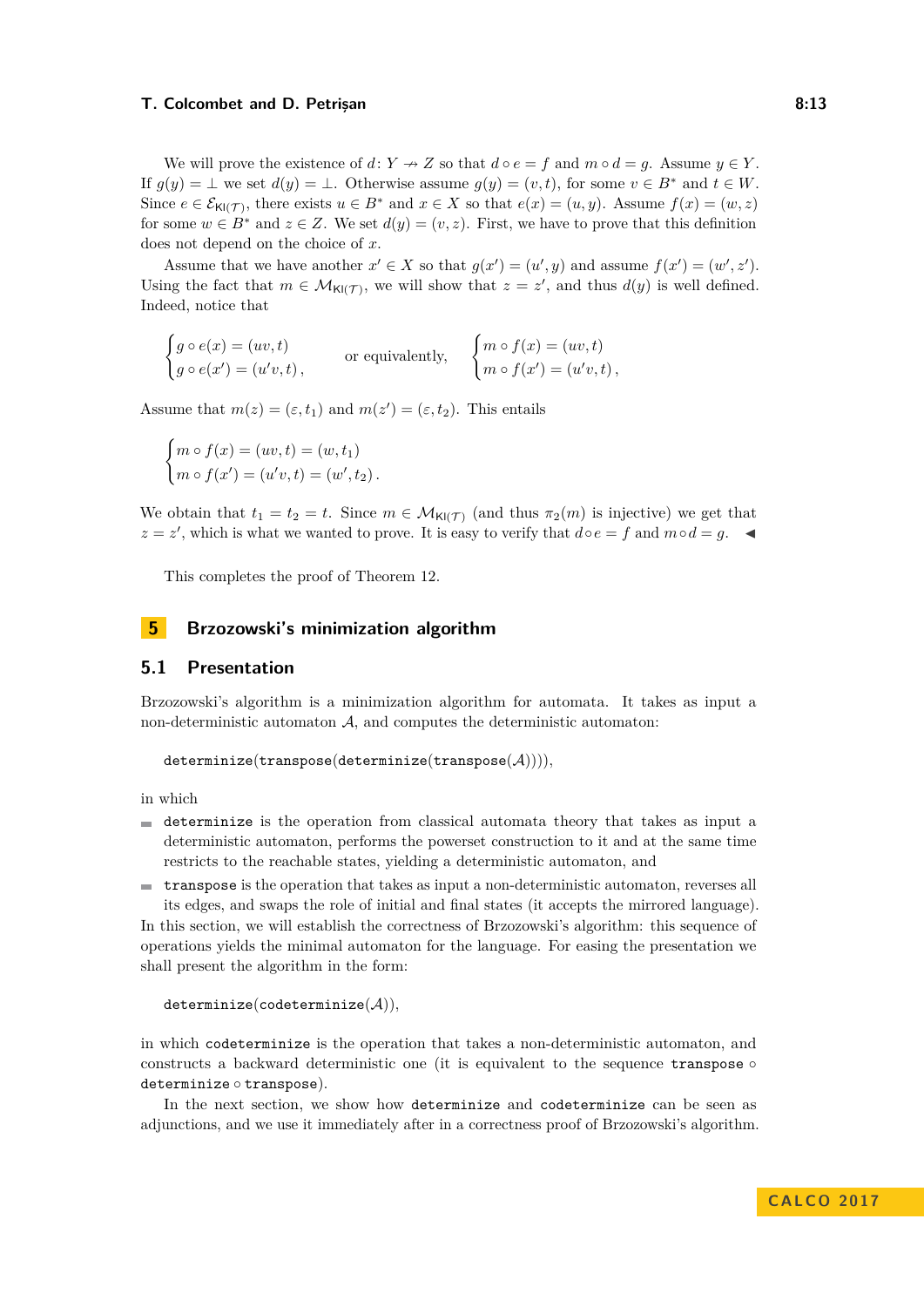### <span id="page-13-0"></span>**5.2 Non-deterministic automata and determinization**

A non-deterministic automaton is completely determined by the relations described in the following diagram, where we see the initial states as a relation from 1 to the set of states *Q*, the final states as a relation from  $Q$  to 1 and the transition relation by any input letter  $a$ , as a relation on *Q*.

<span id="page-13-1"></span>

We can model nondeterministic automata as functors by taking as output category Rel – the category whose objects are sets and maps are relations between them. We consider Rel-automata  $\mathcal{A} : \mathcal{I} \to \mathsf{Rel}$  such that  $\mathcal{A}(\mathsf{in}) = 1$  and  $\mathcal{A}(\mathsf{out}) = 1$ . In this section we show how to determinize a Rel-automaton, that is, how to turn it into a Set-automaton and how to codeterminize it, that is, how to obtain a Set<sup>op</sup>-automaton, all recognizing the same language.

Given a language  $L \subseteq A^*$  we can model it in several equivalent ways: as a (Set, 1, 2)language  $\mathcal{L}_{\mathsf{Set}}$ , or as a ( $\mathsf{Set}^{op}, 2, 1$ )-language  $\mathcal{L}_{\mathsf{Set}^{op}},$  or, lastly as a ( $\mathsf{Rel}, 1, 1$ )-language  $\mathcal{L}_{\mathsf{Rel}}$ . This is because we can model the fact  $w \in L$  using a morphisms in either of the three isomorphic hom-sets

 $Set(1, 2) \cong Set^{op}(2, 1) \cong Rel(1, 1)$ .

Determinization and codeterminization (without assuming the restriction to reachable states as in determinize and codeterminize) of a Rel-automaton can be seen as applications of Lemma [8](#page-6-0) and are obtained by lifting the adjunctions between Set, Rel and Set<sup>op</sup>.

$$
\text{Auto}(\mathcal{L}_{\text{Set}}) \xrightarrow{\overline{F_{\mathcal{P}}}} \text{Auto}(\mathcal{L}_{\text{Rel}}) \xrightarrow{\overline{U_{\mathcal{P}}^{\text{op}}}} \text{Auto}(\mathcal{L}_{\text{Set}^{\text{op}}})
$$
\n
$$
\downarrow \qquad \overline{\overline{U_{\mathcal{P}}}} \qquad \qquad \downarrow \qquad \text{Auto}(\mathcal{L}_{\text{Set}^{\text{op}}})
$$
\n
$$
\text{Set} \xrightarrow{\overline{U_{\mathcal{P}}}} \text{Rel} \xrightarrow{\overline{U_{\mathcal{P}}^{\text{op}}}} \text{Set}^{\mathcal{P}_{\mathcal{P}}^{\text{op}}}
$$
\n
$$
\text{Set}^{\text{op}} \xrightarrow{\overline{U_{\mathcal{P}}^{\text{op}}}} \text{Set}^{\mathcal{P}_{\mathcal{P}}^{\text{op}}}
$$
\n
$$
\text{Set}^{\text{op}}
$$
\n
$$
\text{Set}^{\text{op}}
$$
\n
$$
\text{Set}^{\text{op}}
$$
\n
$$
\text{Set}^{\text{op}}
$$
\n
$$
\text{Set}^{\text{op}}
$$
\n
$$
\text{Set}^{\text{op}}
$$
\n
$$
\text{Set}^{\text{op}}
$$
\n
$$
\text{Set}^{\text{op}}
$$
\n
$$
\text{Set}^{\text{op}}
$$
\n
$$
\text{Set}^{\text{op}}
$$
\n
$$
\text{Set}^{\text{op}}
$$
\n
$$
\text{Set}^{\text{op}}
$$
\n
$$
\text{Set}^{\text{op}}
$$
\n
$$
\text{Set}^{\text{op}}
$$
\n
$$
\text{Set}^{\text{op}}
$$
\n
$$
\text{Set}^{\text{op}}
$$
\n
$$
\text{Set}^{\text{op}}
$$
\n
$$
\text{Set}^{\text{op}}
$$
\n
$$
\text{Set}^{\text{op}}
$$
\n
$$
\text{Set}^{\text{op}}
$$
\n
$$
\text{Set}^{\text{op}}
$$
\n
$$
\text{Set}^{\text{op}}
$$
\n
$$
\text{Set}^{\text{op}}
$$
\n
$$
\text{Set}^
$$

The adjunction between Set and Rel is the Kleisli adjunction for the powerset monad:  $F_P$ is identity on objects and maps a function  $f: X \to Y$  to itself  $f: X \to Y$ , but seen as a relation. The functor  $U_{\mathcal{P}}$  maps *X* to its powerset  $\mathcal{P}(X)$ , and a relation  $R: X \to Y$  to the function  $U_{\mathcal{P}}(R)$ :  $\mathcal{P}(X) \to \mathcal{P}(Y)$  mapping  $A \subseteq X$  to  $\{y \in Y \mid \exists x \in A.(x, y) \in R\}.$ 

The adjunction between Set*op* and Rel is the dual of the previous one, composed with the self-duality of Rel. The left adjoint  $\overline{F_{\mathcal{P}}}$  transforms a deterministic automaton into a non-deterministic one, while the right adjoint  $\overline{U_P}$  is the determinization functor. On the other hand, the left adjoint functor  $\overline{U_{\mathcal{P}}^{op}}$  is the codeterminization functor.

### **5.3 Brzozowski's minimization algorithm**

The correctness of Brzozowski's algorithm can be seen in the following chain of adjunctions from Lemma [3](#page-3-2) and [\(4\)](#page-13-1) (that all correspond to equivalences at the level of languages):

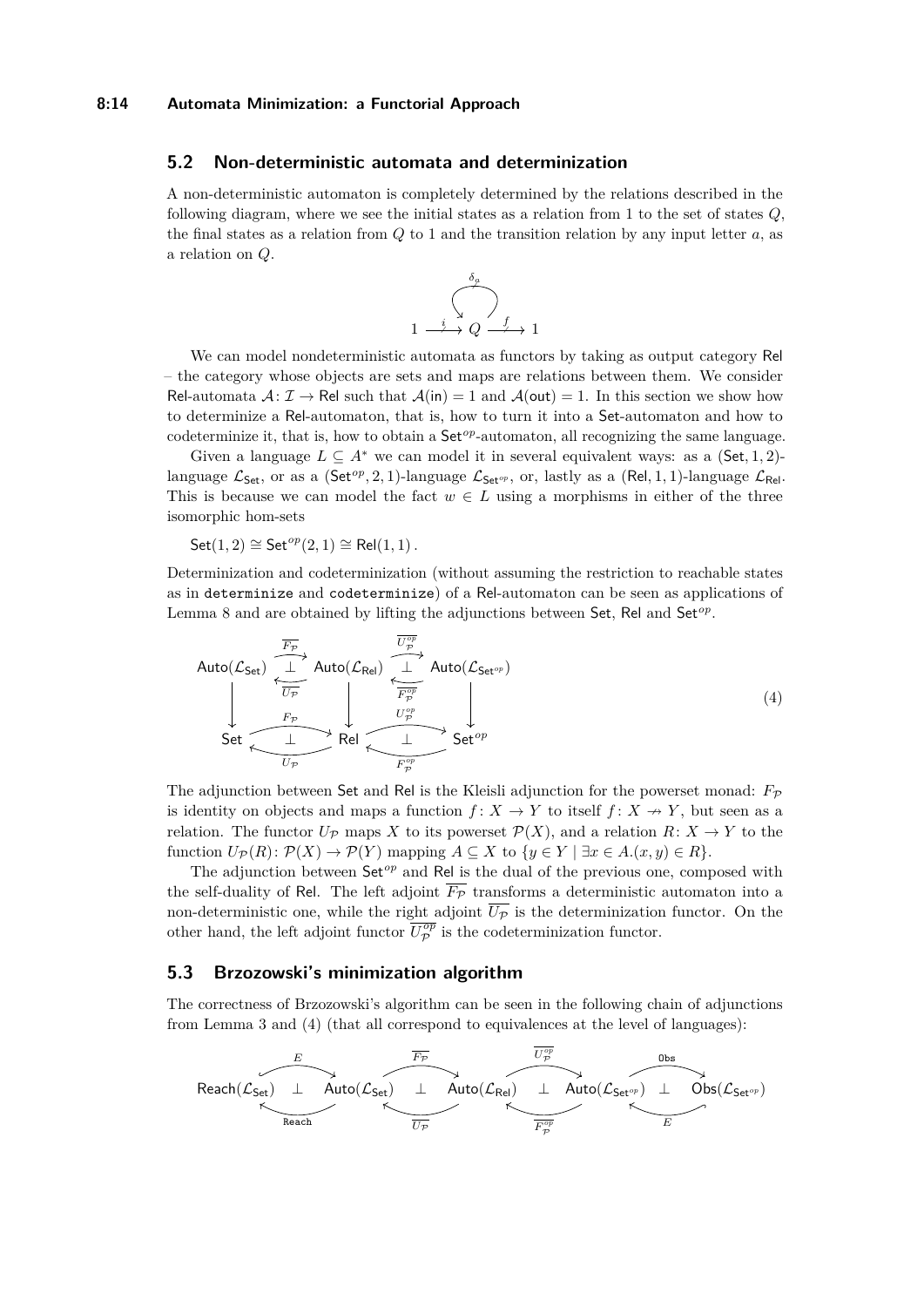#### **T. Colcombet and D. Petrisan 8:15 8:15**

A path in this diagram corresponds to a sequence of transformations of automata. It happens that when Obs is taken, the resulting automaton is observable, i.e., there is an injection from it to the final object. This property is preserved under the sequence of right adjoints Reach  $\circ$   $\overline{U_{\mathcal{P}}} \circ \overline{F_{\mathcal{P}}^{op}} \circ E$ . Furthermore, after application of Reac<u>h, th</u>e automato<u>n is</u> also reachable. This means that applying the sequence  $\texttt{Reach} \circ \overline{U_{\mathcal{P}}} \circ \overline{F_{\mathcal{P}}^{op}} \circ E \circ \texttt{Obs} \circ \overline{U_{\mathcal{P}}^{op}}$ to a non-deterministic automaton produces a deterministic and minimal one for the same language. We check for concluding that the sequence  $\theta$ bs  $\circ \overline{U_{\mathcal{P}}^{op}}$  is what is implemented by codeterminize, that the composite  $\overline{F_{\mathcal{P}}^{op}} \circ E$  essentially transforms a backward deterministic observable automaton into a non-deterministic one, and that finally Reach  $\circ \overline{U_P}$  is what is implemented by determinize. Hence, this indeed is Brzozowski's algorithm.

 $\blacktriangleright$  Remark. The composite of the two adjunctions in [\(4\)](#page-13-1) is almost the adjunction of [\[7,](#page-15-2) Corollary 9.2] upon noticing that the category  $\text{Auto}(\mathcal{L}_{\text{Set}^{op}})$  of  $\text{Set}^{op}$ -automata accepting a language  $\mathcal{L}_{\mathsf{Set}^{op}}$  is isomorphic to the opposite of the category  $\mathsf{Auto}(\mathcal{L}_{\mathsf{Set}}^{\mathsf{rev}})$  of  $\mathsf{Set}\text{-automata}$  that accept the reversed language seen as functor  $\mathcal{L}_{\mathsf{Set}^{op}}$ . This observation in turn can be proved using the symmetry of the input category  $\mathcal{I}$ .

# **6 Conclusion**

In this paper we propose a view of automata as functors and we showed how to recast well understood classical constructions in this setting, and in particular minimization of subsequential transducers. The applications provided here are a small sample of many possible further extensions. We argue that this perspective gives a unified view of language recognition and syntactic objects. We can change the input category  $\mathcal I$ , so that we obtain monoids instead of automata, or more generally, other algebras as recognisers for languages. Minimization works out following the same recipe and yields the syntactic monoid (algebra) of a language. We can go beyond regular languages and obtain in this fashion the "syntactic space with an internal monoid" of a possibly non-regular language [\[13\]](#page-15-14). Our functorial treatment of automata is more general than that presented in [\[5\]](#page-14-4) and it would be interesting to explore equations and coequations in this setting. We hope we can extend the framework to work with tree automata in monoidal categories. We discussed mostly NFA determinization, but we can obtain a variation of the generalized powerset construction [\[19\]](#page-15-7) in this framework.

#### **References**

- <span id="page-14-1"></span>**1** Jiří Adámek and Věra Trnková. *Automata and Algebras in Categories*. 37. Springer Netherlands, New York, 1989. URL: <http://www.springer.com/fr/book/9780792300106>.
- <span id="page-14-2"></span>**2** Jiří Adámek, Filippo Bonchi, Mathias Hülsbusch, Barbara König, Stefan Milius, and Alexandra Silva. A coalgebraic perspective on minimization and determinization. In *Proceedings of the 15th International Conference on Foundations of Software Science and Computational Structures*, FOSSACS'12, pages 58–73, Berlin, Heidelberg, 2012. Springer-Verlag.
- <span id="page-14-0"></span>**3** Michael A. Arbib and Ernest G. Manes. Adjoint machines, state-behavior machines, and duality. *Journal of Pure and Applied Algebra*, 6(3):313 – 344, 1975. [doi:10.1016/](http://dx.doi.org/10.1016/0022-4049(75)90028-6) [0022-4049\(75\)90028-6](http://dx.doi.org/10.1016/0022-4049(75)90028-6).
- <span id="page-14-3"></span>**4** E. S. Bainbridge. Adressed machines and duality. In *Category Theory Applied to Computation and Control*, volume 25 of *Lecture Notes in Computer Science*, pages 93–98. Springer, 1974.
- <span id="page-14-4"></span>**5** Adolfo Ballester-Bolinches, Enric Cosme-Llópez, and Jan J. M. M. Rutten. The dual equivalence of equations and coequations for automata. *Inf. Comput.*, 244:49–75, 2015.